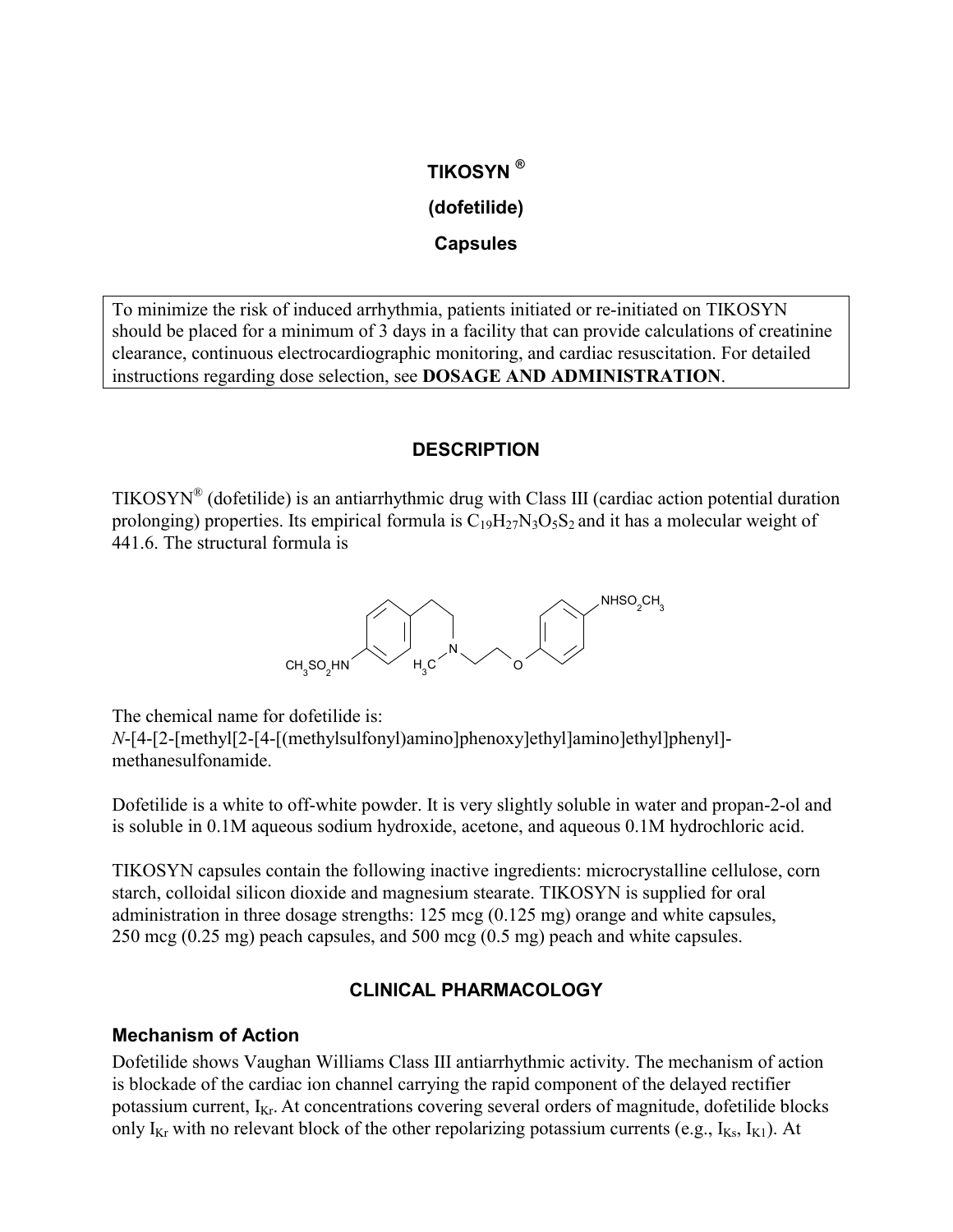clinically relevant concentrations, dofetilide has no effect on sodium channels (associated with Class I effect), adrenergic alpha-receptors, or adrenergic beta-receptors.

# **Electrophysiology**

Dofetilide increases the monophasic action potential duration in a predictable, concentrationdependent manner, primarily due to delayed repolarization. This effect, and the related increase in effective refractory period, is observed in the atria and ventricles in both resting and paced electrophysiology studies. The increase in QT interval observed on the surface ECG is a result of prolongation of both effective and functional refractory periods in the His-Purkinje system and the ventricles.

Dofetilide did not influence cardiac conduction velocity and sinus node function in a variety of studies in patients with or without structural heart disease. This is consistent with a lack of effect of dofetilide on the PR interval and QRS width in patients with pre-existing heart block and/or sick sinus syndrome.

In patients, dofetilide terminates induced re-entrant tachyarrhythmias (e.g., atrial fibrillation/flutter and ventricular tachycardia) and prevents their re-induction. Dofetilide does not increase the electrical energy required to convert electrically induced ventricular fibrillation, and it significantly reduces the defibrillation threshold in patients with ventricular tachycardia and ventricular fibrillation undergoing implantation of a cardioverter-defibrillator device.

# **Hemodynamic Effects**

In hemodynamic studies, dofetilide had no effect on cardiac output, cardiac index, stroke volume index, or systemic vascular resistance in patients with ventricular tachycardia, mild to moderate congestive heart failure or angina, and either normal or low left ventricular ejection fraction. There was no evidence of a negative inotropic effect related to dofetilide therapy in patients with atrial fibrillation. There was no increase in heart failure in patients with significant left ventricular dysfunction (see **CLINICAL STUDIES, Safety in Patients with Structural Heart Disease, DIAMOND Studies**). In the overall clinical program, dofetilide did not affect blood pressure. Heart rate was decreased by 4–6 bpm in studies in patients.

## **Pharmacokinetics, General**

Absorption and Distribution: The oral bioavailability of dofetilide is >90%, with maximal plasma concentrations occurring at about 2–3 hours in the fasted state. Oral bioavailability is unaffected by food or antacid. The terminal half-life of dofetilide is approximately 10 hours; steady state plasma concentrations are attained within 2–3 days, with an accumulation index of 1.5 to 2.0. Plasma concentrations are dose proportional. Plasma protein binding of dofetilide is 60–70%, is independent of plasma concentration, and is unaffected by renal impairment. Volume of distribution is 3 L/kg.

Metabolism and Excretion: Approximately 80% of a single dose of dofetilide is excreted in urine, of which approximately 80% is excreted as unchanged dofetilide with the remaining 20% consisting of inactive or minimally active metabolites. Renal elimination involves both glomerular filtration and active tubular secretion (via the cation transport system, a process that can be inhibited by cimetidine, trimethoprim, prochlorperazine, megestrol, ketoconazole and dolutegravir). *In vitro* studies with human liver microsomes show that dofetilide can be metabolized by CYP3A4, but it has a low affinity for this isoenzyme. Metabolites are formed by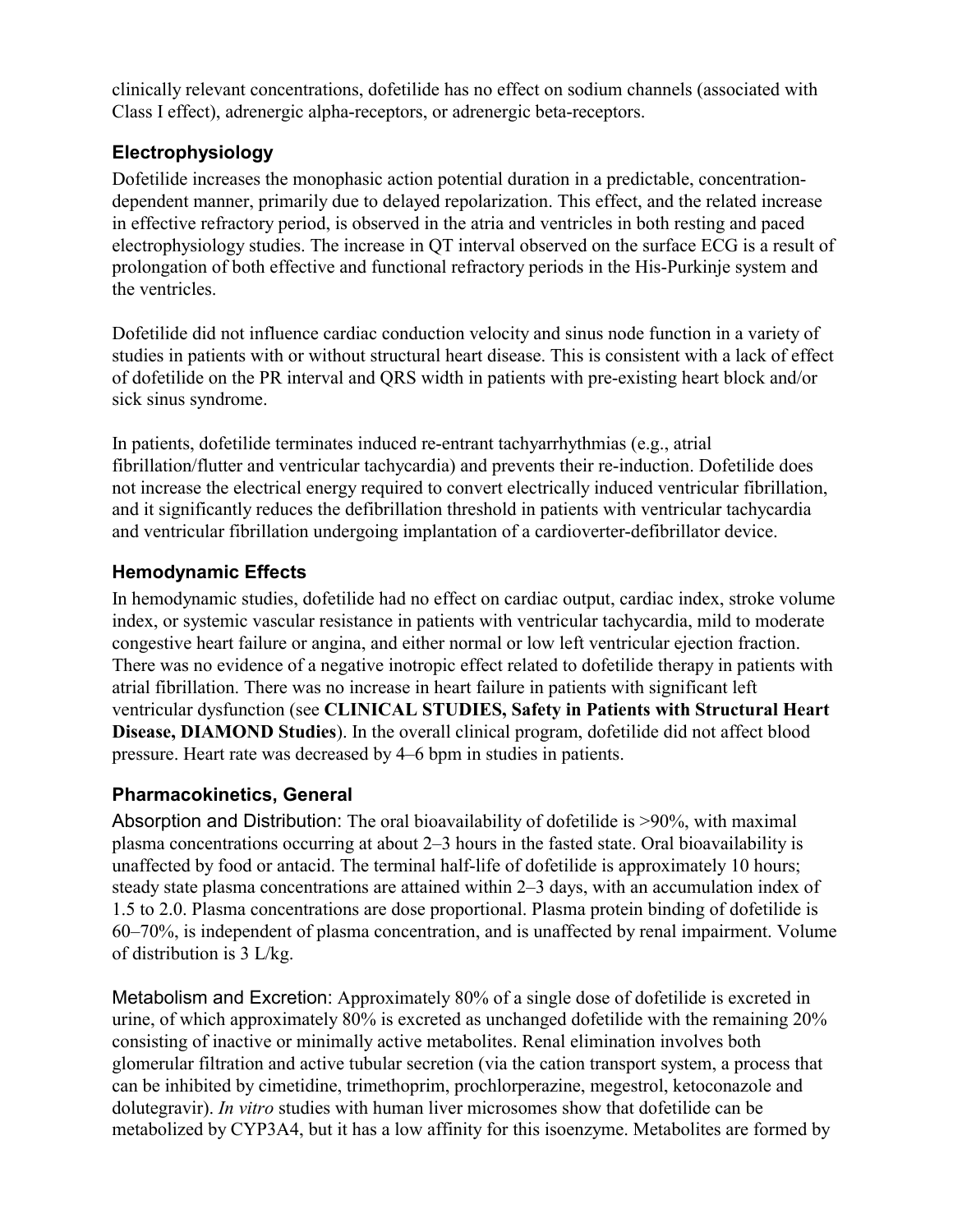N-dealkylation and N-oxidation. There are no quantifiable metabolites circulating in plasma, but 5 metabolites have been identified in urine.

# **Pharmacokinetics in Special Populations**

Renal Impairment: In volunteers with varying degrees of renal impairment and patients with arrhythmias, the clearance of dofetilide decreases with decreasing creatinine clearance. As a result, and as seen in clinical studies, the half-life of dofetilide is longer in patients with lower creatinine clearances. **Because increase in QT interval and the risk of ventricular arrhythmias are directly related to plasma concentrations of dofetilide, dosage adjustment based on calculated creatinine clearance is critically important** (see **DOSAGE AND ADMINISTRATION**)**.** Patients with severe renal impairment (creatinine clearance <20 mL/min) were not included in clinical or pharmacokinetic studies (see **CONTRAINDICATIONS**).

Hepatic Impairment: There was no clinically significant alteration in the pharmacokinetics of dofetilide in volunteers with mild to moderate hepatic impairment (Child-Pugh Class A and B) compared to age- and weight-matched healthy volunteers. Patients with severe hepatic impairment were not studied.

Patients with Heart Disease: Population pharmacokinetic analyses indicate that the plasma concentration of dofetilide in patients with supraventricular and ventricular arrhythmias, ischemic heart disease, or congestive heart failure are similar to those of healthy volunteers, after adjusting for renal function.

Elderly: After correction for renal function, clearance of dofetilide is not related to age.

Women: A population pharmacokinetic analysis showed that women have approximately 12– 18% lower dofetilide oral clearances than men (14–22% greater plasma dofetilide levels), after correction for weight and creatinine clearance. In females, as in males, renal function was the single most important factor influencing dofetilide clearance. In normal female volunteers, hormone replacement therapy (a combination of conjugated estrogens and medroxyprogesterone) did not increase dofetilide exposure.

# **Drug-Drug Interactions (see PRECAUTIONS)**

# **Dose-Response and Concentration Response for Increase in QT Interval**

Increase in QT interval is directly related to dofetilide dose and plasma concentration. Figure 1 shows that the relationship in normal volunteers between dofetilide plasma concentrations and change in QTc is linear, with a positive slope of approximately 15–25 msec/(ng/mL) after the first dose and approximately 10–15 msec/(ng/mL) at Day 23 (reflecting a steady state of dosing). A linear relationship between mean QTc increase and dofetilide dose was also seen in patients with renal impairment, in patients with ischemic heart disease, and in patients with supraventricular and ventricular arrhythmias.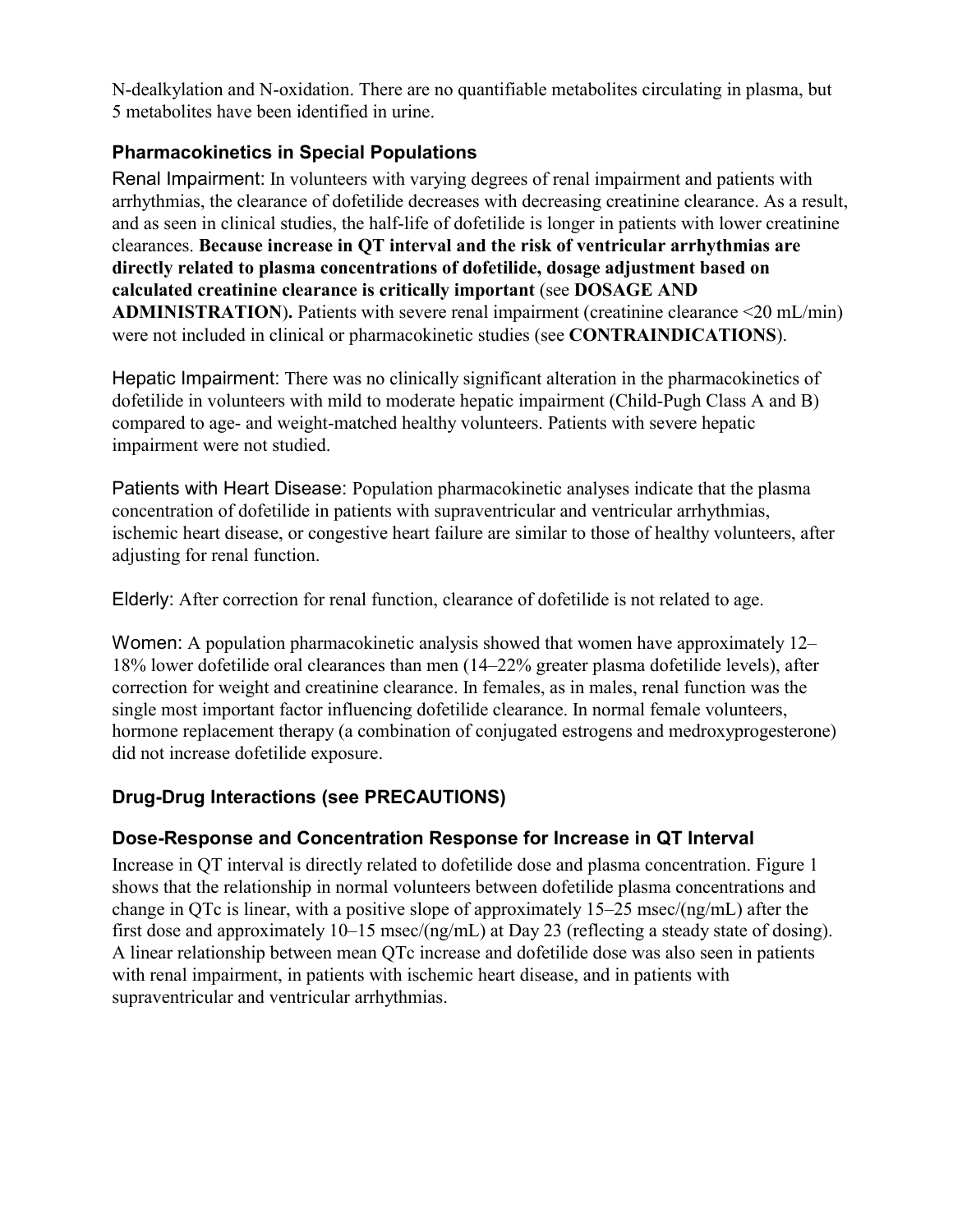**Figure 1: Mean QTc-Concentration Relationship in Young Volunteers Over 24 Days**



Note: The range of dofetilide plasma concentrations achieved with the 500 mcg BID dose adjusted for creatinine clearance is 1–3.5 ng/mL.

The relationship between dose, efficacy, and the increase in QTc from baseline at steady state for the two randomized, placebo-controlled studies (described further below) is shown in Figure 2. The studies examined the effectiveness of TIKOSYN in conversion to sinus rhythm and maintenance of normal sinus rhythm after conversion in patients with atrial fibrillation/flutter of >1 week duration. As shown, both the probability of a patient's remaining in sinus rhythm at six months and the change in QTc from baseline at steady state of dosing increased in an approximately linear fashion with increasing dose of TIKOSYN. Note that in these studies, doses were modified by results of creatinine clearance measurement and in-hospital QTc prolongation.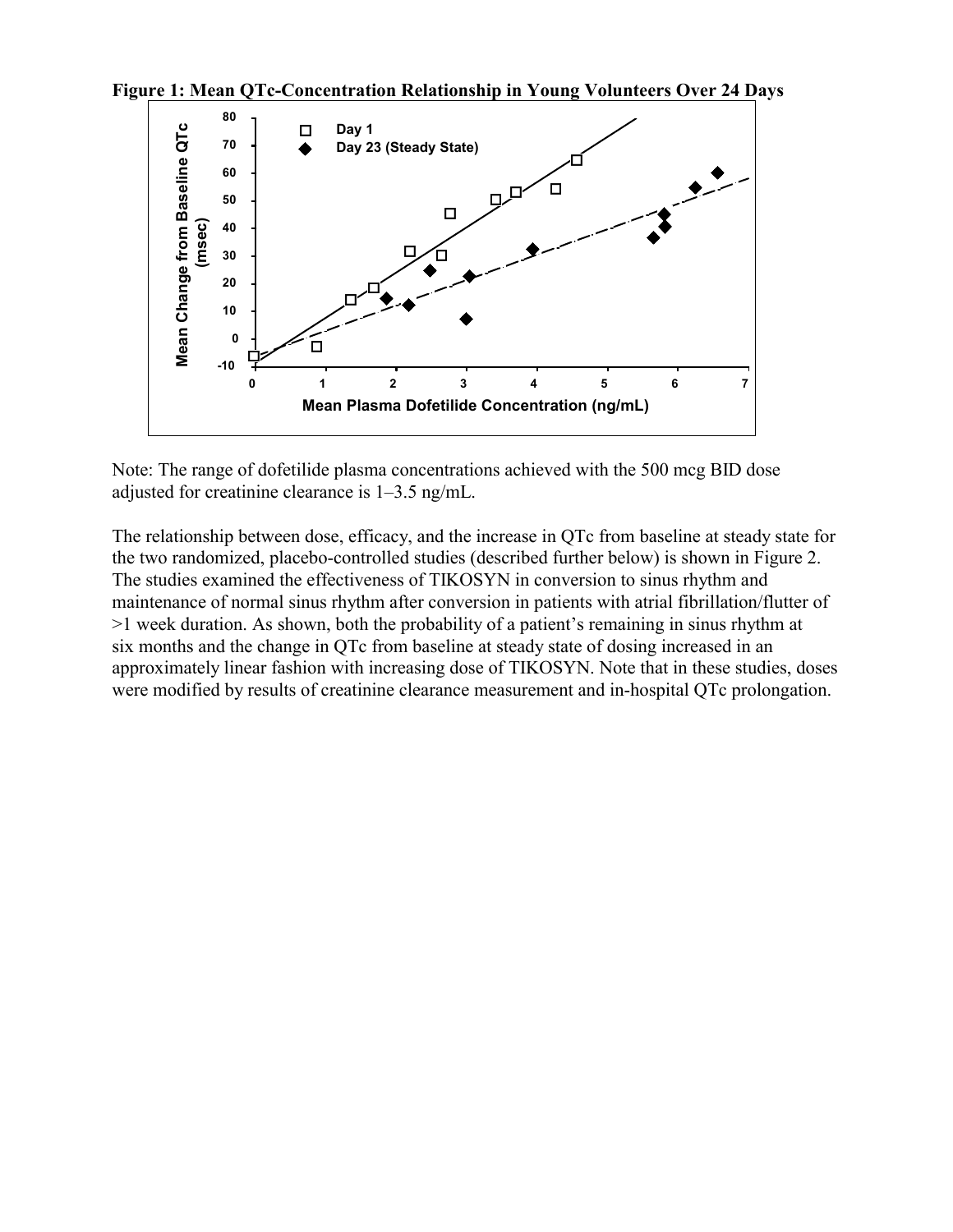

**Figure 2: Relationship Between TIKOSYN Dose, QTc Increase and Maintenance of NSR**

Number of patients evaluated for maintenance of NSR: 503 TIKOSYN, 174 placebo. Number of patients evaluated for QTc change: 478 TIKOSYN, 167 placebo.

# **CLINICAL STUDIES**

## **Chronic Atrial Fibrillation and/or Atrial Flutter**

Two randomized, parallel, double-blind, placebo-controlled, dose-response trials evaluated the ability of TIKOSYN 1) to convert patients with atrial fibrillation or atrial flutter (AF/AFl) of more than 1 week duration to normal sinus rhythm (NSR) and 2) to maintain NSR (delay time to recurrence of AF/AFl) after drug-induced or electrical cardioversion. A total of 996 patients with a one week to two year history of atrial fibrillation/atrial flutter were enrolled. Both studies randomized patients to placebo or to doses of TIKOSYN 125 mcg, 250 mcg, 500 mcg, or in one study a comparator drug, given twice a day (these doses were lowered based on calculated creatinine clearance and, in one of the studies, for QT interval or QTc). **All patients were started on therapy in a hospital where their ECG was monitored (see DOSAGE AND ADMINISTRATION).**

Patients were excluded from participation if they had had syncope within the past 6 months, AV block greater than first degree, MI or unstable angina within 1 month, cardiac surgery within 2 months, history of QT interval prolongation or polymorphic ventricular tachycardia associated with use of antiarrhythmic drugs, QT interval or QTc >440 msec, serum creatinine >2.5 mg/mL, significant diseases of other organ systems; used cimetidine; or used drugs known to prolong the QT interval.

Both studies enrolled mostly Caucasians (over 90%), males (over 70%), and patients  $\geq 65$  years of age (over 50%). Most (>90%) were NYHA Functional Class I or II. Approximately one-half had structural heart disease (including ischemic heart disease, cardiomyopathies, and valvular disease) and about one-half were hypertensive. A substantial proportion of patients were on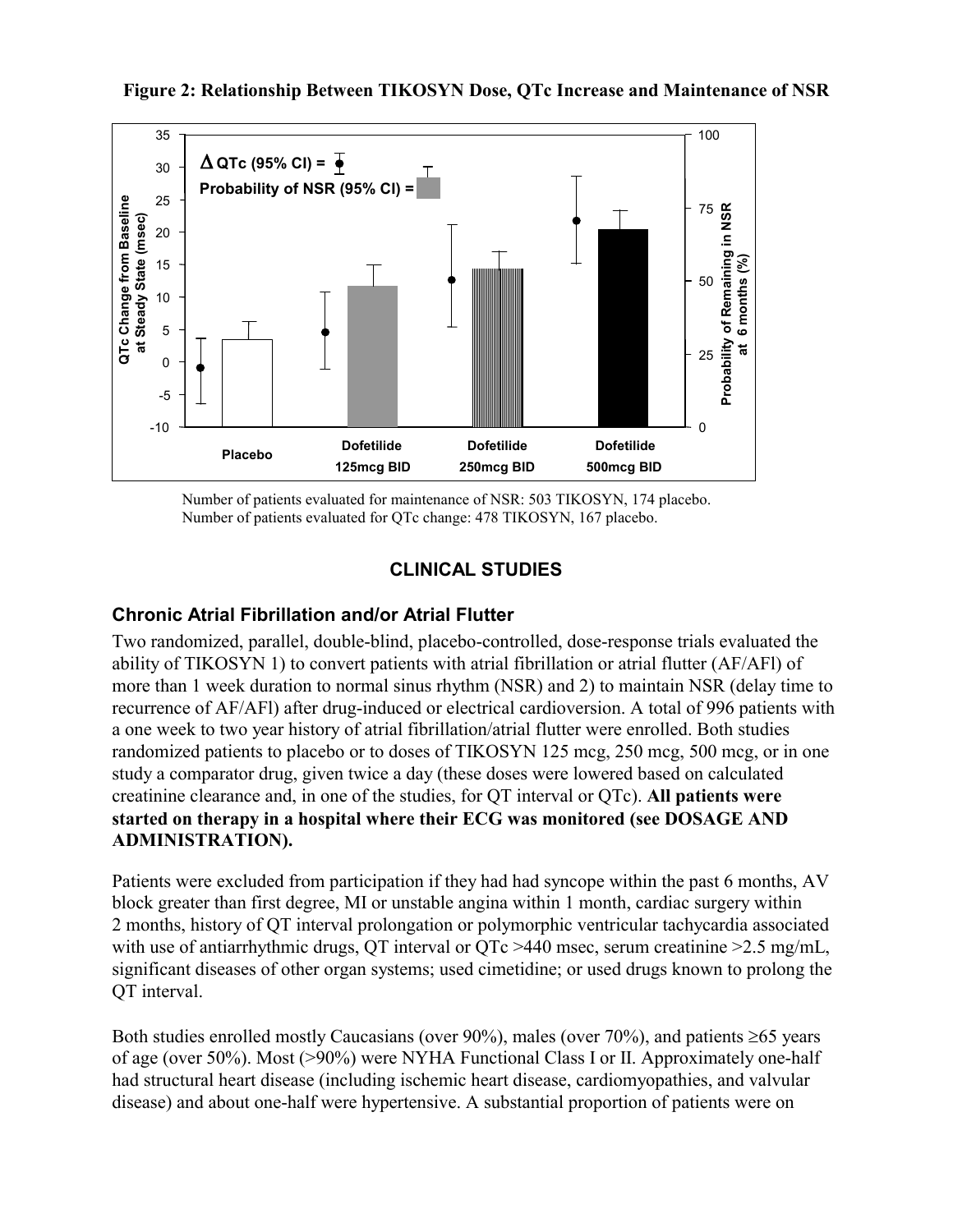concomitant therapy, including digoxin (over 60%), diuretics (over 20%), and ACE inhibitors (over 30%). About 90% were on anticoagulants.

Acute conversion rates are shown in Table 1 for randomized doses (doses were adjusted for calculated creatinine clearance and, in Study 1, for QT interval or QTc). Of patients who converted pharmacologically, approximately 70% converted within 24–36 hours.

|         | <b>TIKOSYN</b> Dose |                  |                  |           |
|---------|---------------------|------------------|------------------|-----------|
|         | $125 \text{ meg}$   | $250 \text{~mg}$ | $500 \text{~me}$ | Placebo   |
|         | BID.                | BID              | BID              |           |
| Study 1 | 5/82(6%)            | $8/82(10\%)$     | 23/77(30%)       | 1/84(1%)  |
| Study 2 | 8/135(6%)           | $14/133(11\%)$   | 38/129(29%)      | 2/137(1%) |

**Table 1: Conversion of Atrial Fibrillation/Flutter to Normal Sinus Rhythm**

Patients who did not convert to NSR with randomized therapy within 48–72 hours had electrical cardioversion. Those patients remaining in NSR after conversion in hospital were continued on randomized therapy as outpatients (maintenance period) for up to one year unless they experienced a recurrence of atrial fibrillation/atrial flutter or withdrew for other reasons.

Table 2 shows, by randomized dose, the percentage of patients at 6 and 12 months in both studies who remained on treatment in NSR and the percentage of patients who withdrew because of recurrence of AF/AFl or adverse events.

|                           | <b>TIKOSYN</b> Dose |             |             |         |
|---------------------------|---------------------|-------------|-------------|---------|
|                           | 125 mcg BID         | 250 mcg BID | 500 mcg BID | Placebo |
| Study 1                   |                     |             |             |         |
| Randomized                | 82                  | 82          | 77          | 84      |
| <b>Achieved NSR</b>       | 60                  | 61          | 61          | 68      |
| 6 months                  |                     |             |             |         |
| Still on treatment in NSR | 38%                 | 44%         | 52%         | 32%     |
| D/C for recurrence        | 55%                 | 49%         | 33%         | 63%     |
| D/C for AEs               | 3%                  | 3%          | 8%          | 4%      |
| 12 months                 |                     |             |             |         |
| Still on treatment in NSR | 32%                 | 26%         | 46%         | 22%     |
| D/C for recurrence        | 58%                 | 57%         | 36%         | 72%     |
| D/C for AEs               | 7%                  | 11%         | $8\%$       | 6%      |
| Study 2                   |                     |             |             |         |
| Randomized                | 135                 | 133         | 129         | 137     |
| <b>Achieved NSR</b>       | 103                 | 118         | 100         | 106     |
| 6 months                  |                     |             |             |         |
| Still on treatment in NSR | 41%                 | 49%         | 57%         | 22%     |
| D/C for recurrence        | 48%                 | 42%         | 27%         | 72%     |
| D/C for AEs               | 9%                  | 6%          | 10%         | 4%      |
| 12 months                 |                     |             |             |         |
| Still on treatment in NSR | 25%                 | 42%         | 49%         | 16%     |
| D/C for recurrence        | 59%                 | 47%         | 32%         | 76%     |
| D/C for AEs               | 11%                 | 6%          | 12%         | $5\%$   |

#### **Table 2: Patient Status at 6 and 12 Months Post Randomization**

Note that columns do not add up to 100% due to discontinuations for "other" reasons.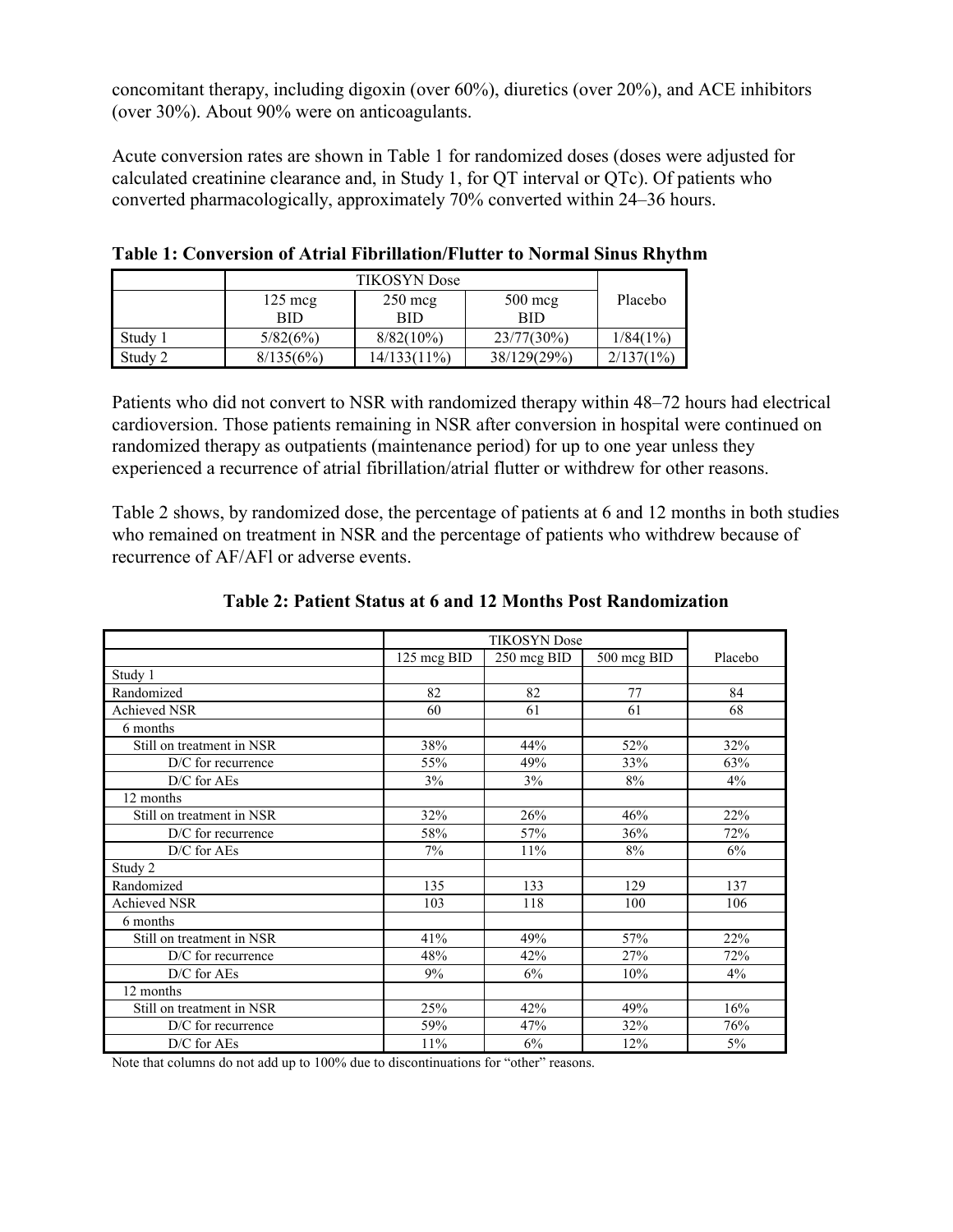Table 3 and Figures 3 and 4 show, by randomized dose, the effectiveness of TIKOSYN in maintaining NSR using Kaplan Meier analysis, which shows patients remaining on treatment.

|                                  | <b>TIKOSYN</b> Dose |             |             |         |
|----------------------------------|---------------------|-------------|-------------|---------|
|                                  | 125 mcg BID         | 250 mcg BID | 500 mcg BID | Placebo |
| Study 1                          |                     |             |             |         |
| p-value vs. placebo              | $P=0.21$            | $P=0.10$    | P < 0.001   |         |
| Median time to recurrence (days) | 31                  | 179         | >365        | 27      |
| Study 2                          |                     |             |             |         |
| p-value vs. placebo              | $P=0.006$           | P < 0.001   | P < 0.001   |         |
| Median time to recurrence (days) | 182                 | >365        | >365        | 34      |

**Table 3: P-Values and Median Time (days) to Recurrence of AF/AFl** 

Median time to recurrence of AF/AFl could not be estimated accurately for the 250 mcg BID treatment group in Study 2 and the 500 mcg BID treatment groups in Studies 1 and 2 because TIKOSYN maintained >50% of patients (51%, 58%, and 66%, respectively) in NSR for the 12 months duration of the studies.

**Figure 3: Maintenance of Normal Sinus Rhythm, TIKOSYN Regimen vs. Placebo (Study 1)**



The point estimates of the probabilities of remaining in NSR at 6 and 12 months were 62% and 58%, respectively, for TIKOSYN 500 mcg BID; 50% and 37%, respectively, for TIKOSYN 250 mcg BID; and 37%, and 25%, respectively, for placebo.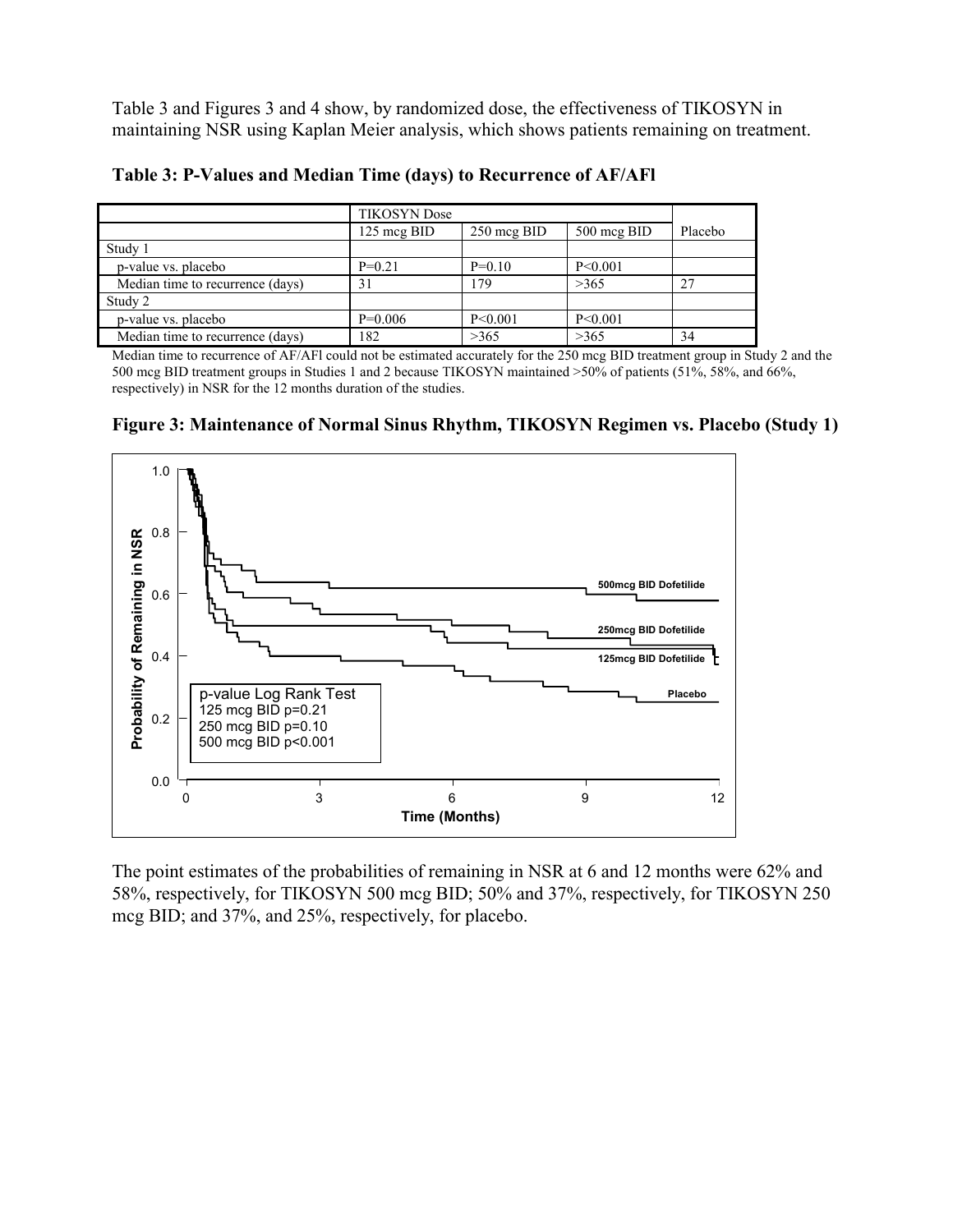

**Figure 4: Maintenance of Normal Sinus Rhythm, TIKOSYN Regimen vs. Placebo (Study 2)**

The point estimates of the probabilities of remaining in NSR at 6 and 12 months were 71% and 66%, respectively, for TIKOSYN 500 mcg BID; 56% and 51%, respectively, for TIKOSYN 250 mcg BID; and 26% and 21%, respectively, for placebo.

In both studies, TIKOSYN resulted in a dose-related increase in the number of patients maintained in NSR at all time periods and delayed the time of recurrence of sustained AF. Data pooled from both studies show that there is a positive relationship between the probability of staying in NSR, TIKOSYN dose, and increase in QTc (see Figure 2 in **CLINICAL PHARMACOLOGY, Dose-Response and Concentration Response for Increase in QT Interval**).

Analysis of pooled data for patients randomized to a TIKOSYN dose of 500 mcg twice daily showed that maintenance of NSR was similar in both males and females, in both patients aged  $\leq$  65 years and patients  $\geq$  65 years of age, and in both patients with atrial flutter as a primary diagnosis and those with a primary diagnosis of atrial fibrillation.

During the period of in-hospital initiation of dosing, 23% of patients in Studies 1 and 2 had their dose adjusted downward on the basis of their calculated creatinine clearance, and 3% had their dose down-titrated due to increased QT interval or QTc. Increased QT interval or QTc led to discontinuation of therapy in 3% of patients.

## **Safety in Patients with Structural Heart Disease: DIAMOND Studies (The Danish Investigations of Arrhythmia and Mortality on Dofetilide)**

The two DIAMOND studies were 3-year trials comparing the effects of TIKOSYN and placebo on mortality and morbidity in patients with impaired left ventricular function (ejection fraction  $\leq$ 35%). Patients were treated for at least one year. One study was in patients with moderate to severe (60% NYHA Class III or IV) congestive heart failure (DIAMOND CHF) and the other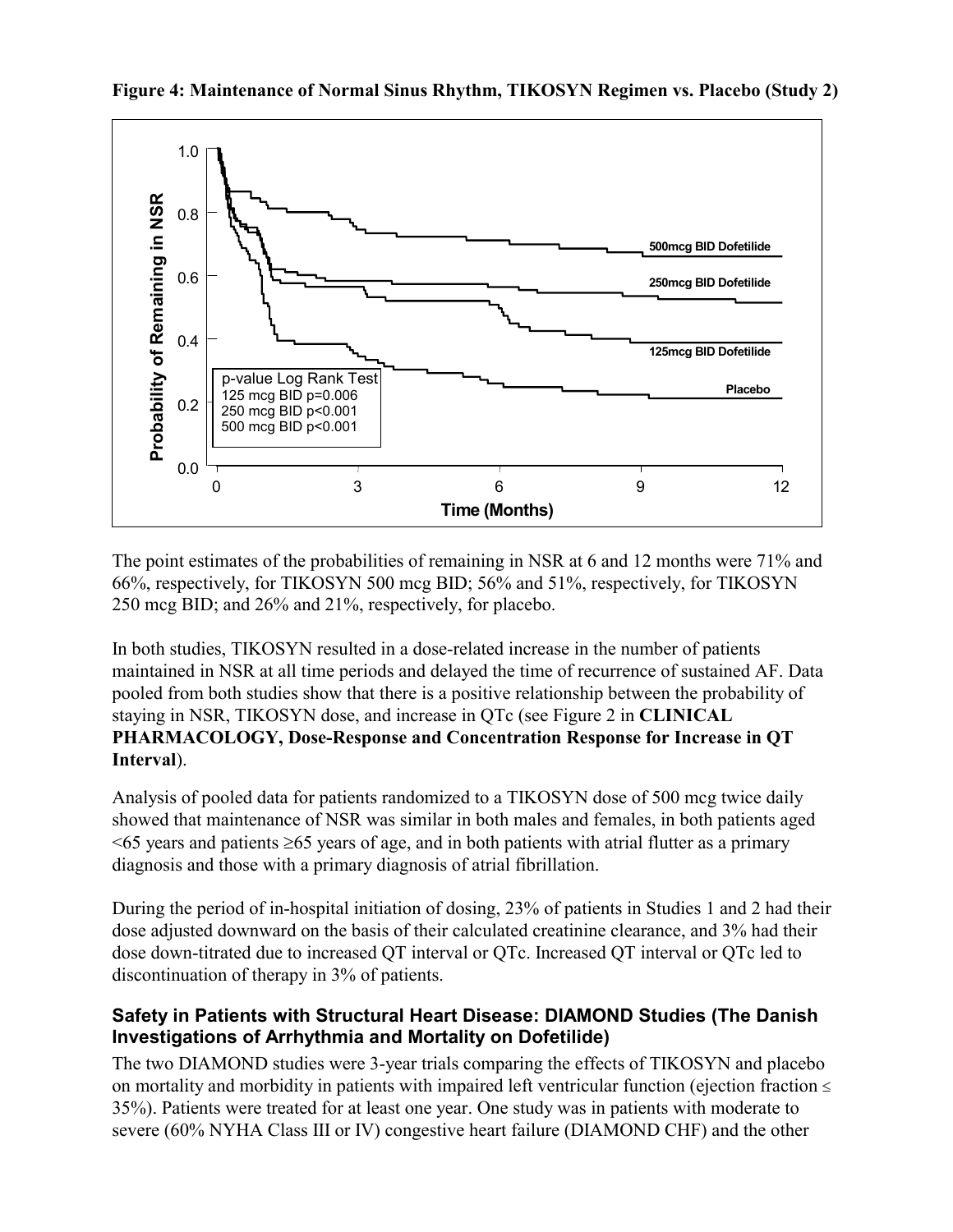was in patients with recent myocardial infarction (DIAMOND MI) (of whom 40% had NYHA Class III or IV heart failure). Both groups were at relatively high risk of sudden death. The DIAMOND trials were intended to determine whether TIKOSYN could reduce that risk. The trials did not demonstrate a reduction in mortality; however, they provide reassurance that, when initiated carefully, in a hospital or equivalent setting, TIKOSYN did not increase mortality in patients with structural heart disease, an important finding because other antiarrhythmics [notably the Class IC antiarrhythmics studied in the Cardiac Arrhythmia Suppression Trial (CAST) and a pure Class III antiarrhythmic, d-sotalol (SWORD)] have increased mortality in post-infarction populations. The DIAMOND trials therefore provide evidence of a method of safe use of TIKOSYN in a population susceptible to ventricular arrhythmias. In addition, the subset of patients with AF in the DIAMOND trials provide further evidence of safety in a population of patients with structural heart disease accompanying the AF. Note, however, that this AF population was given a lower (250 mcg BID) dose (see **CLINICAL STUDIES, DIAMOND Patients with Atrial Fibrillation**).

In both DIAMOND studies, patients were randomized to 500 mcg BID of TIKOSYN, but this was reduced to 250 mcg BID if calculated creatinine clearance was 40–60 mL/min, if patients had AF, or if QT interval prolongation (>550 msec or >20% increase from baseline) occurred after dosing. Dose reductions for reduced calculated creatinine clearance occurred in 47% and 45% of DIAMOND CHF and MI patients, respectively. Dose reductions for increased QT interval or QTc occurred in 5% and 7% of DIAMOND CHF and MI patients, respectively. Increased QT interval or QTc (>550 msec or >20% increase from baseline) resulted in discontinuation of 1.8% of patients in DIAMOND CHF and 2.5% of patients in DIAMOND MI.

**In the DIAMOND studies, all patients were hospitalized for at least 3 days after treatment was initiated and monitored by telemetry.** Patients with QTc greater than 460 msec, second or third degree AV block (unless with pacemaker), resting heart rate <50 bpm, or prior history of polymorphic ventricular tachycardia were excluded.

DIAMOND CHF studied 1518 patients hospitalized with severe CHF who had confirmed impaired left ventricular function (ejection fraction  $\leq$ 35%). Patients received a median duration of therapy of greater than one year. There were 311 deaths from all causes in patients randomized to TIKOSYN (n=762) and 317 deaths in patients randomized to placebo (n=756). The probability of survival at one year was 73% (95% CI: 70% – 76%) in the TIKOSYN group and 72% (95% CI: 69% – 75%) in the placebo group. Similar results were seen for cardiac deaths and arrhythmic deaths. Torsade de Pointes occurred in 25/762 patients (3.3%) receiving TIKOSYN. The majority of cases (76%) occurred within the first 3 days of dosing. In all, 437/762 (57%) of patients on TIKOSYN and 459/756 (61%) on placebo required hospitalization. Of these, 229/762 (30%) of patients on TIKOSYN and 290/756 (38%) on placebo required hospitalization because of worsening heart failure.

DIAMOND MI studied 1510 patients hospitalized with recent myocardial infarction (2–7 days) who had confirmed impaired left ventricular function (ejection fraction  $\leq$ 35%). Patients received a median duration of therapy of greater than one year. There were 230 deaths in patients randomized to TIKOSYN (n=749) and 243 deaths in patients randomized to placebo (n=761). The probability of survival at one year was  $79\%$  (95% CI:  $76\% - 82\%$ ) in the TIKOSYN group and 77% (95% CI: 74% – 80%) in the placebo group. Cardiac and arrhythmic mortality showed a similar result. Torsade de Pointes occurred in 7/749 patients (0.9%) receiving TIKOSYN. Of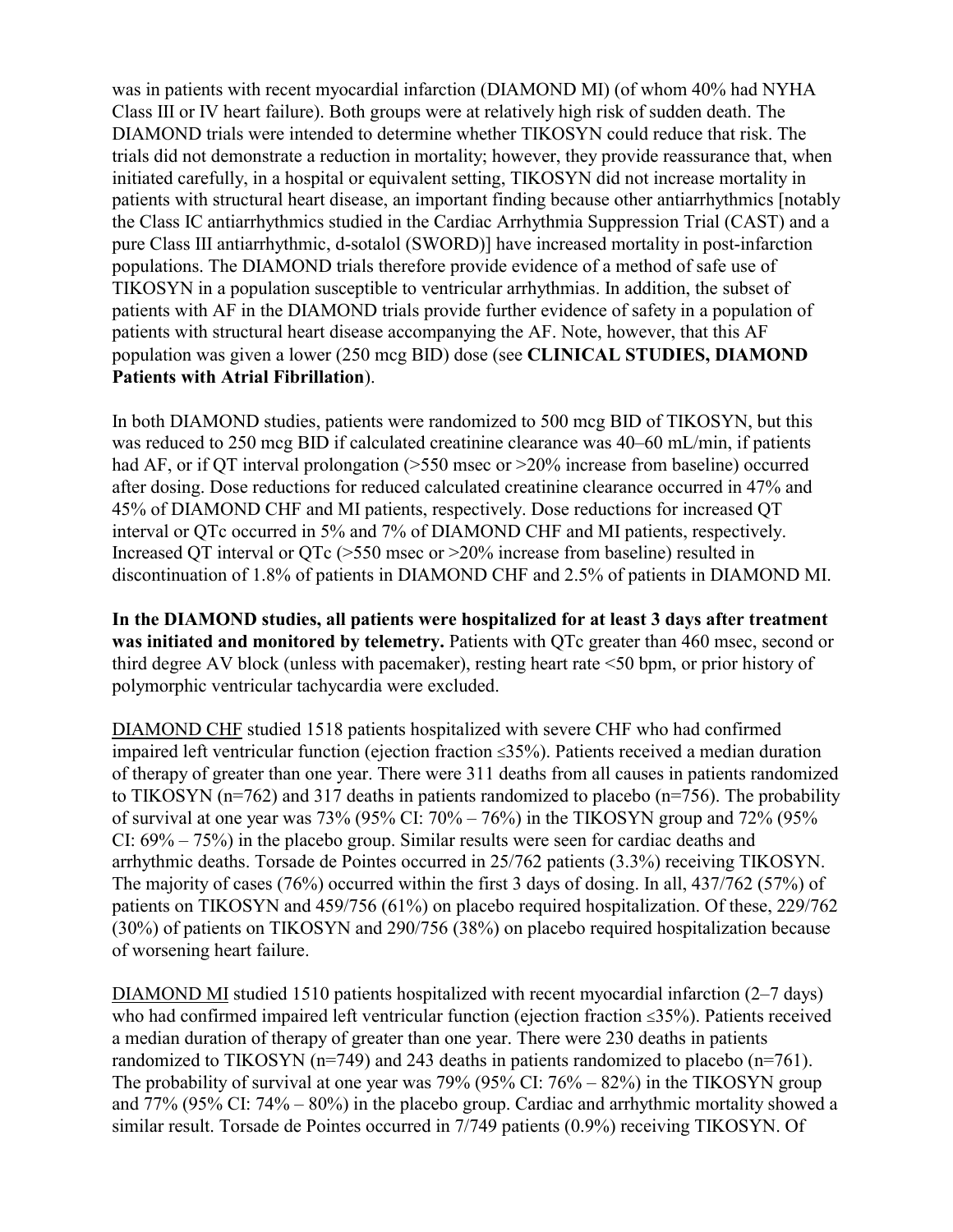these, 4 cases occurred within the first 3 days of dosing and 3 cases occurred between Day 4 and the conclusion of the study. In all, 371/749 (50%) of patients on TIKOSYN and 419/761 (55%) on placebo required hospitalization. Of these, 200/749 (27%) of patients on TIKOSYN and 205/761 (27%) on placebo required hospitalization because of worsening heart failure.

DIAMOND Patients with Atrial Fibrillation (the DIAMOND AF subpopulation). There were 506 patients in the two DIAMOND studies who had atrial fibrillation (AF) at entry to the studies (249 randomized to TIKOSYN and 257 randomized to placebo). DIAMOND AF patients randomized to TIKOSYN received 250 mcg BID; 65% of these patients had impaired renal function, so that 250 mcg BID represents the dose they would have received in the AF trials, which would give drug exposure similar to a person with normal renal function given 500 mcg BID. In the DIAMOND AF subpopulation, there were 111 deaths (45%) in the 249 patients in the TIKOSYN group and 116 deaths (45%) in the 257 patients in the placebo group. Hospital readmission rates for any reason were 125/249 or 50% on TIKOSYN and 156/257 or 61% for placebo. Of these, readmission rates for worsening heart failure were 73/249 or 29% on TIKOSYN and 102/257 or 40% for placebo.

Of the 506 patients in the DIAMOND studies who had atrial fibrillation or flutter at baseline, 12% of patients in the TIKOSYN group and 2% of patients in the placebo group had converted to normal sinus rhythm after one month. In those patients converted to normal sinus rhythm, 79% of the TIKOSYN group and 42% of the placebo group remained in normal sinus rhythm for one year.

In the DIAMOND studies, although Torsade de Pointes occurred more frequently in the TIKOSYN-treated patients (see **ADVERSE REACTIONS**), TIKOSYN, given with an initial 3-day hospitalization and with dose modified for reduced creatinine clearance and increased QT interval, was not associated with an excess risk of mortality in these populations with structural heart disease in the individual studies or in an analysis of the combined studies. The presence of atrial fibrillation did not affect outcome.

# **INDICATIONS AND USAGE**

# **Maintenance of Normal Sinus Rhythm (Delay in AF/AFl Recurrence)**

TIKOSYN is indicated for the maintenance of normal sinus rhythm (delay in time to recurrence of atrial fibrillation/atrial flutter [AF/AFl]) in patients with atrial fibrillation/atrial flutter of greater than one week duration who have been converted to normal sinus rhythm. Because TIKOSYN can cause life threatening ventricular arrhythmias, it should be reserved for patients in whom atrial fibrillation/atrial flutter is highly symptomatic.

In general, antiarrhythmic therapy for atrial fibrillation/atrial flutter aims to prolong the time in normal sinus rhythm. Recurrence is expected in some patients (see **CLINICAL STUDIES**).

## **Conversion of Atrial Fibrillation/Flutter**

TIKOSYN is indicated for the conversion of atrial fibrillation and atrial flutter to normal sinus rhythm.

TIKOSYN has not been shown to be effective in patients with paroxysmal atrial fibrillation.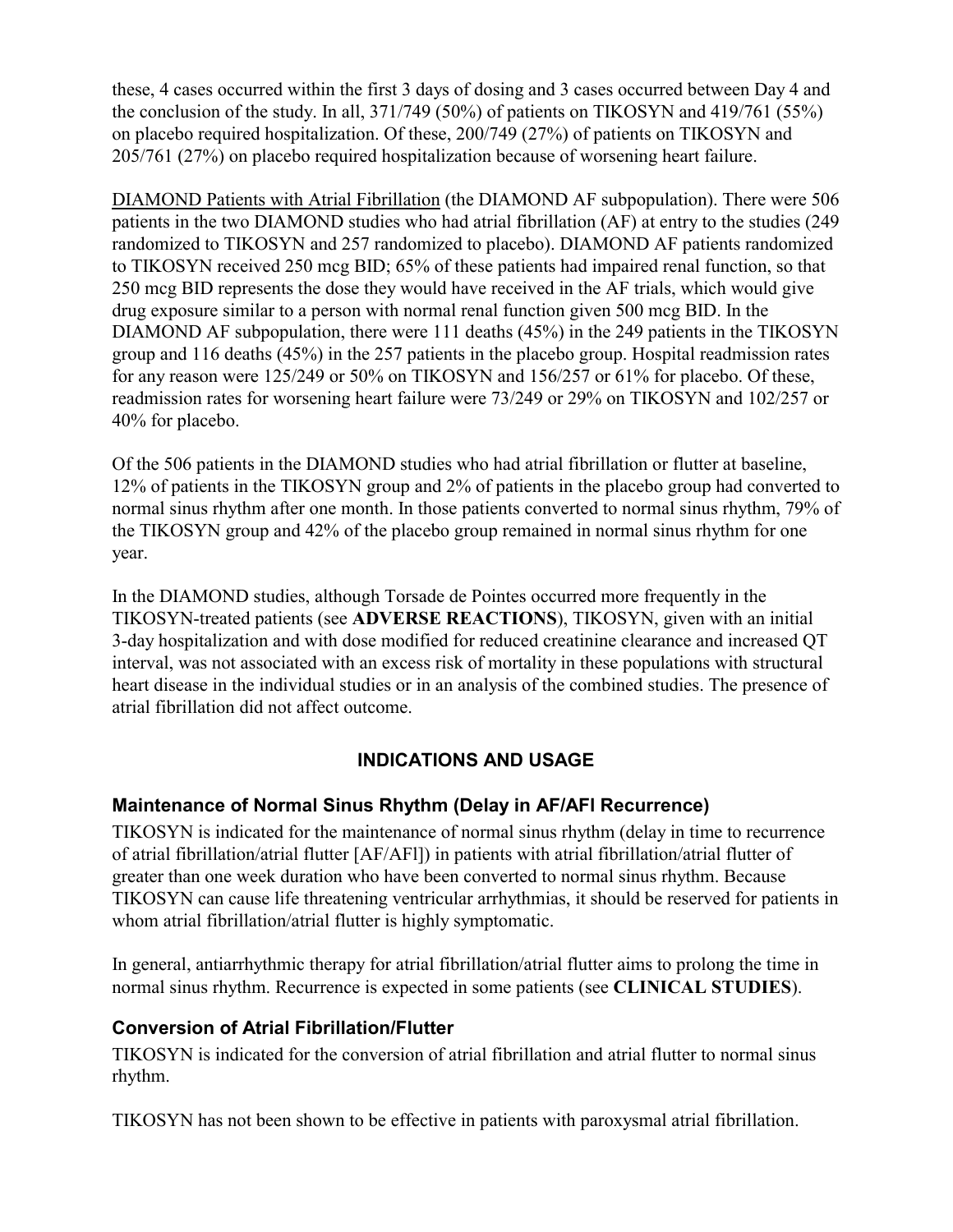#### **CONTRAINDICATIONS**

TIKOSYN is contraindicated in patients with congenital or acquired long QT syndromes. TIKOSYN should not be used in patients with a baseline QT interval or QTc >440 msec (500 msec in patients with ventricular conduction abnormalities). TIKOSYN is also contraindicated in patients with severe renal impairment (calculated creatinine clearance <20 mL/min).

The concomitant use of verapamil or the cation transport system inhibitors cimetidine, trimethoprim (alone or in combination with sulfamethoxazole), or ketoconazole with TIKOSYN is contraindicated (see **WARNINGS and PRECAUTIONS, Drug-Drug Interactions**), as each of these drugs cause a substantial increase in dofetilide plasma concentrations. In addition, other known inhibitors of the renal cation transport system such as prochlorperazine, dolutegravir and megestrol should not be used in patients on TIKOSYN.

The concomitant use of hydrochlorothiazide (alone or in combinations such as with triamterene) with TIKOSYN is contraindicated (see **PRECAUTIONS, Drug-Drug Interactions**) because this has been shown to significantly increase dofetilide plasma concentrations and QT interval prolongation.

TIKOSYN is also contraindicated in patients with a known hypersensitivity to the drug.

#### **WARNINGS**

**Ventricular Arrhythmia: TIKOSYN (dofetilide) can cause serious ventricular arrhythmias, primarily Torsade de Pointes (TdP) type ventricular tachycardia, a polymorphic ventricular tachycardia associated with QT interval prolongation. QT interval prolongation is directly related to dofetilide plasma concentration. Factors such as reduced creatinine clearance or certain dofetilide drug interactions will increase dofetilide plasma concentration. The risk of TdP can be reduced by controlling the plasma concentration through adjustment of the initial dofetilide dose according to creatinine clearance and by monitoring the ECG for excessive increases in the QT interval.** 

**Treatment with dofetilide must therefore be started only in patients placed for a minimum of three days in a facility that can provide electrocardiographic monitoring and in the presence of personnel trained in the management of serious ventricular arrhythmias. Calculation of the creatinine clearance for all patients must precede administration of the first dose of dofetilide. For detailed instructions regarding dose selection, see DOSAGE AND ADMINISTRATION.**

The risk of dofetilide induced ventricular arrhythmia was assessed in three ways in clinical studies: 1) by description of the QT interval and its relation to the dose and plasma concentration of dofetilide; 2) by observing the frequency of TdP in TIKOSYN-treated patients according to dose; 3) by observing the overall mortality rate in patients with atrial fibrillation and in patients with structural heart disease.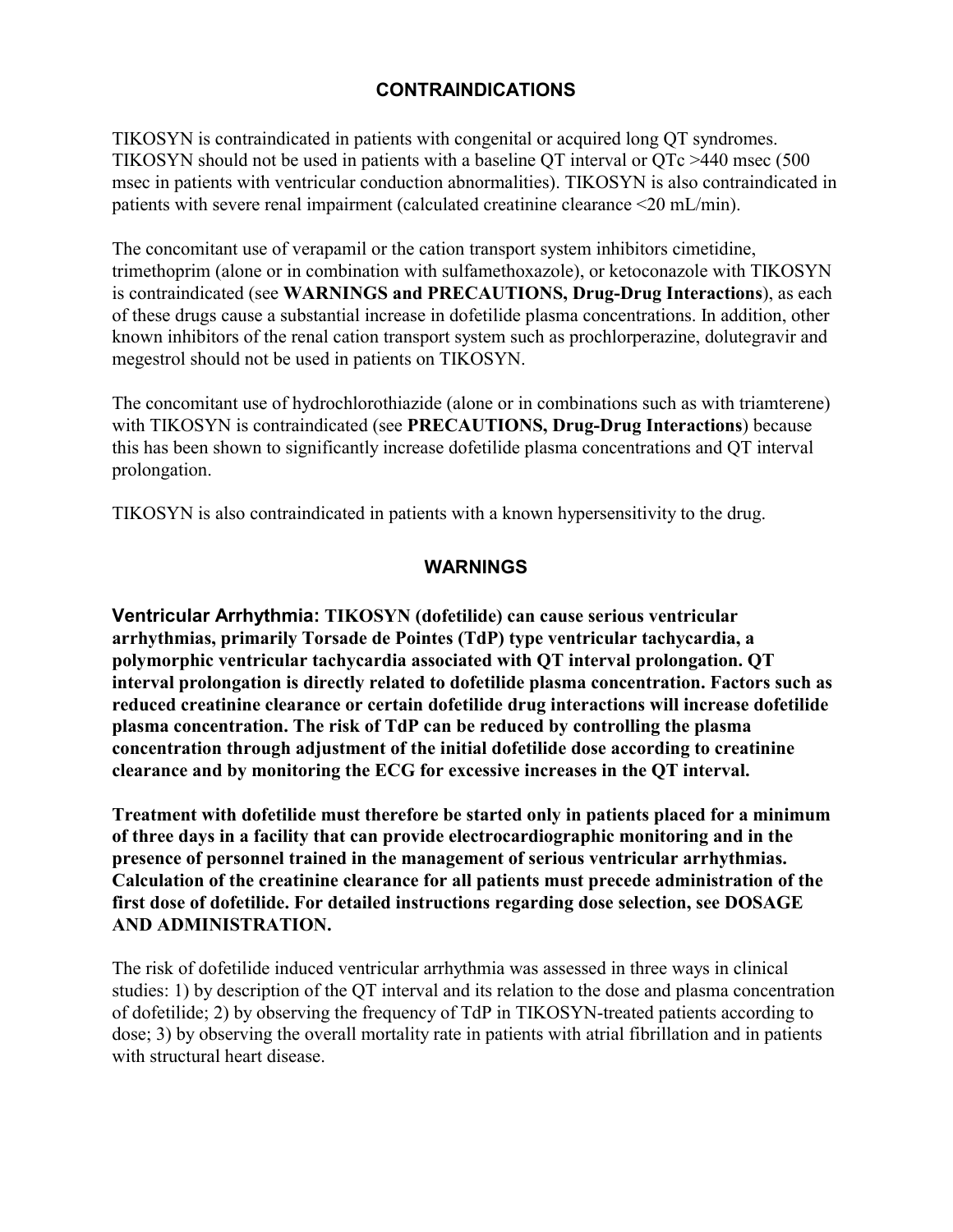Relation of QT Interval to Dose: The QT interval increases linearly with increasing TIKOSYN dose (see Figures 1 and 2 in **CLINICAL PHARMACOLOGY and Dose-Response and Concentration Response for Increase in QT Interval**).

Frequency of Torsade de Pointes: In the supraventricular arrhythmia population (patients with AF and other supraventricular arrhythmias), the overall incidence of Torsade de Pointes was 0.8%. The frequency of TdP by dose is shown in Table 4. There were no cases of TdP on placebo.

| Table 4: Summary of Torsade de Pointes in Patients Randomized to Dofetilide by Dose; |
|--------------------------------------------------------------------------------------|
| <b>Patients with Supraventricular Arrhythmias</b>                                    |

|                    | <b>TIKOSYN</b> Dose |                  |                  |             |            |
|--------------------|---------------------|------------------|------------------|-------------|------------|
|                    | $\leq$ 250 mcg      | $250 \text{~me}$ | $>250 - 500$ mcg | $>500$ mcg  | All Doses  |
|                    | BID                 | BID              | BID              | BID         |            |
| Number of Patients | 217                 | 388              | 703              | 38          | 1346       |
| Torsade de Pointes |                     | $(0.3\%)$        | $6(0.9\%)$       | $4(10.5\%)$ | $1(0.8\%)$ |

As shown in Table 5, the rate of TdP was reduced when patients were dosed according to their renal function (see **CLINICAL PHARMACOLOGY, Pharmacokinetics in Special Populations, Renal Impairment** and **DOSAGE AND ADMINISTRATION**).

| Table 5: Incidence of Torsade de Pointes Before and After Introduction of Dosing |  |  |
|----------------------------------------------------------------------------------|--|--|
| <b>According to Renal Function</b>                                               |  |  |

|                              | Total            | <b>Before</b>     | After           |
|------------------------------|------------------|-------------------|-----------------|
| Population:                  | $n/N$ %          | $n/N$ %           | $n/N$ %         |
| Supraventricular Arrhythmias | $11/1346(0.8\%)$ | $6/193(3.1\%)$    | $5/1153(0.4\%)$ |
| DIAMOND CHF                  | 25/762(3.3%)     | 7/148(4.7%)       | $18/614(2.9\%)$ |
| DIAMOND MI                   | $7/749(0.9\%)$   | $3/101$ $(3.0\%)$ | $4/648(0.6\%)$  |
| DIAMOND AF                   | 4/249(1.6%)      | $0/43(0\%)$       | $4/206(1.9\%)$  |

The majority of the episodes of TdP occurred within the first three days of TIKOSYN therapy (10/11 events in the studies of patients with supraventricular arrhythmias; 19/25 and 4/7 events in DIAMOND CHF and DIAMOND MI, respectively; 2/4 events in the DIAMOND AF subpopulation).

Mortality: In a pooled survival analysis of patients in the supraventricular arrhythmia population (low prevalence of structural heart disease), deaths occurred in 0.9% (12/1346) of patients receiving TIKOSYN and 0.4% (3/677) in the placebo group. Adjusted for duration of therapy, primary diagnosis, age, gender, and prevalence of structural heart disease, the point estimate of the hazard ratio for the pooled studies (TIKOSYN/placebo) was 1.1 (95% CI: 0.3, 4.3). The DIAMOND CHF and MI trials examined mortality in patients with structural heart disease (ejection fraction  $\leq 35\%$ ). In these large, double-blind studies, deaths occurred in 36% (541/1511) of TIKOSYN patients and 37% (560/1517) of placebo patients. In an analysis of 506 DIAMOND patients with atrial fibrillation/flutter at baseline, one year mortality on TIKOSYN was 31% vs. 32% on placebo (see **CLINICAL STUDIES**).

Because of the small number of events, an excess mortality due to TIKOSYN cannot be ruled out with confidence in the pooled survival analysis of placebo-controlled trials in patients with supraventricular arrhythmias. However, it is reassuring that in two large placebo-controlled mortality studies in patients with significant heart disease (DIAMOND CHF/MI), there were no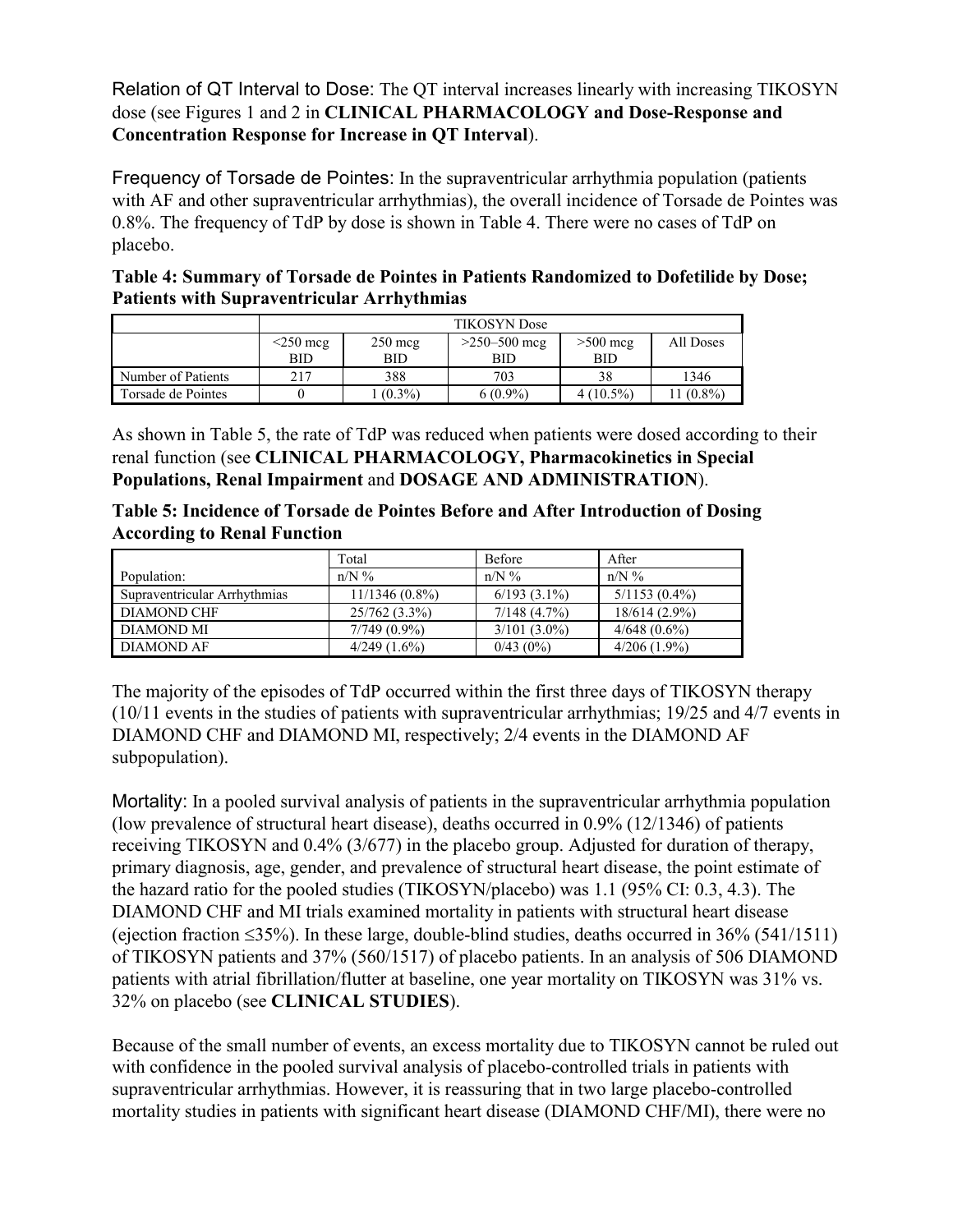more deaths in TIKOSYN-treated patients than in patients given placebo (see **CLINICAL STUDIES**).

## **Drug-Drug Interactions (see CONTRAINDICATIONS)**

Because there is a linear relationship between dofetilide plasma concentration and QTc, concomitant drugs that interfere with the metabolism or renal elimination of dofetilide may increase the risk of arrhythmia (Torsade de Pointes). Dofetilide is metabolized to a small degree by the CYP3A4 isoenzyme of the cytochrome P450 system and an inhibitor of this system could increase systemic dofetilide exposure. More important, dofetilide is eliminated by cationic renal secretion, and three inhibitors of this process have been shown to increase systemic dofetilide exposure. The magnitude of the effect on renal elimination by cimetidine, trimethoprim, and ketoconazole (all contraindicated concomitant uses with dofetilide) suggests that all renal cation transport inhibitors should be contraindicated.

# **Hypokalemia and Potassium-Depleting Diuretics**

Hypokalemia or hypomagnesemia may occur with administration of potassium-depleting diuretics, increasing the potential for Torsade de Pointes. Potassium levels should be within the normal range prior to administration of TIKOSYN and maintained in the normal range during administration of TIKOSYN (see **DOSAGE AND ADMINISTRATION**).

## **Use with Drugs that Prolong QT Interval and Antiarrhythmic Agents**

The use of TIKOSYN in conjunction with other drugs that prolong the QT interval has not been studied and is not recommended. Such drugs include phenothiazines, cisapride, bepridil, tricyclic antidepressants, certain oral macrolides, and certain fluoroquinolones. Class I or Class III antiarrhythmic agents should be withheld for at least three half-lives prior to dosing with TIKOSYN. In clinical trials, TIKOSYN was administered to patients previously treated with oral amiodarone only if serum amiodarone levels were below 0.3 mg/L or amiodarone had been withdrawn for at least three months.

# **PRECAUTIONS**

## **Renal Impairment**

The overall systemic clearance of dofetilide is decreased and plasma concentration increased with decreasing creatinine clearance. The dose of TIKOSYN must be adjusted based on creatinine clearance (see **DOSAGE AND ADMINISTRATION**). Patients undergoing dialysis were not included in clinical studies, and appropriate dosing recommendations for these patients are unknown. There is no information about the effectiveness of hemodialysis in removing dofetilide from plasma.

## **Hepatic Impairment**

After adjustment for creatinine clearance, no additional dose adjustment is required for patients with mild or moderate hepatic impairment. Patients with severe hepatic impairment have not been studied. TIKOSYN should be used with particular caution in these patients.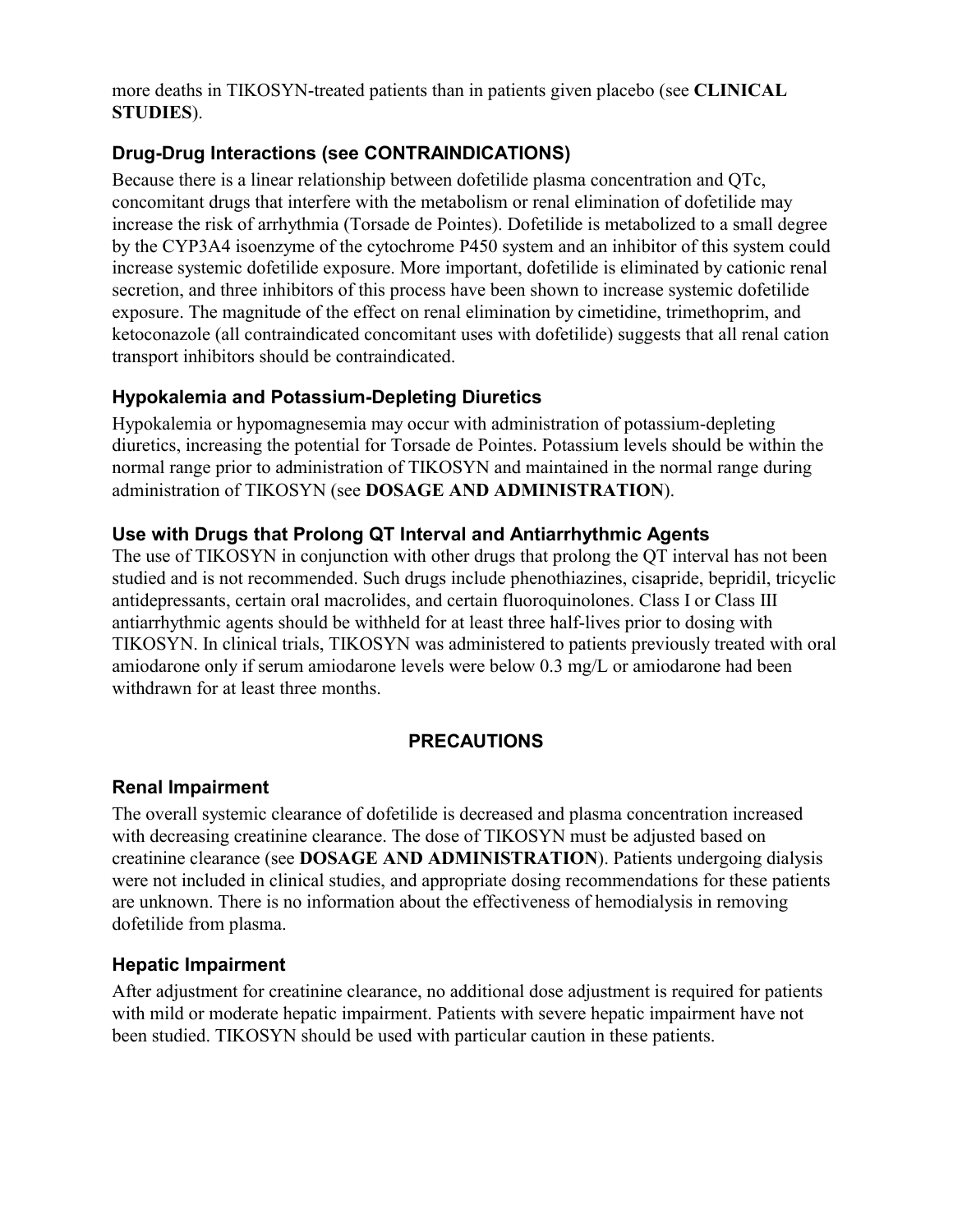## **Cardiac Conduction Disturbances**

Animal and human studies have not shown any adverse effects of dofetilide on conduction velocity. No effect on AV nodal conduction following TIKOSYN treatment was noted in normal volunteers and in patients with 1<sup>st</sup> degree heart block. Patients with sick sinus syndrome or with  $2<sup>nd</sup>$  or  $3<sup>rd</sup>$  degree heart block were not included in the Phase 3 clinical trials unless a functioning pacemaker was present. TIKOSYN has been used safely in conjunction with pacemakers (53 patients in DIAMOND studies, 136 in trials in patients with ventricular and supraventricular arrhythmias).

#### **Information for Patients**

**Please refer patient to the Medication Guide.**

**Prior to initiation of TIKOSYN therapy, the patient should be advised to read the Medication Guide and reread it each time therapy is renewed in case the patient's status has changed. The patient should be fully instructed on the need for compliance with the recommended dosing of TIKOSYN and the potential for drug interactions, and the need for periodic monitoring of QTc and renal function to minimize the risk of serious abnormal rhythms.**

Medications and Supplements: Assessment of patients' medication history should include all over-the-counter, prescription, and herbal/natural preparations with emphasis on preparations that may affect the pharmacokinetics of TIKOSYN such as cimetidine (see **CONTRAINDICATIONS**), trimethoprim alone or in combination with sulfamethoxazole (see **WARNINGS, CONTRAINDICATIONS**), prochlorperazine (see **WARNINGS, CONTRAINDICATIONS**), megestrol (see **WARNINGS, CONTRAINDICATIONS**), ketoconazole (see **WARNINGS, CONTRAINDICATIONS**), dolutegravir (see **CONTRAINDICATIONS**), hydrochlorothiazide (alone or in combinations such as with triamterene) (see **CONTRAINDICATIONS**), other cardiovascular drugs (especially verapamil – see **CONTRAINDICATIONS**), phenothiazines, and tricyclic antidepressants (see **WARNINGS**). If a patient is taking TIKOSYN and requires anti-ulcer therapy, omeprazole, ranitidine, or antacids (aluminum and magnesium hydroxides) should be used as alternatives to cimetidine, as these agents have no effect on the pharmacokinetics of TIKOSYN. Patients should be instructed to notify their health care providers of any change in over-the-counter, prescription, or supplement use. If a patient is hospitalized or is prescribed a new medication for any condition, the patient must inform the health care provider of ongoing TIKOSYN therapy. Patients should also check with their health care provider and/or pharmacist prior to taking a new over-thecounter preparation.

Electrolyte Imbalance: If patients experience symptoms that may be associated with altered electrolyte balance, such as excessive or prolonged diarrhea, sweating, or vomiting or loss of appetite or thirst, these conditions should immediately be reported to their health care provider.

Dosing Schedule: Patients should be instructed NOT to double the next dose if a dose is missed. The next dose should be taken at the usual time.

#### **Drug/Laboratory Test Interactions**

None known.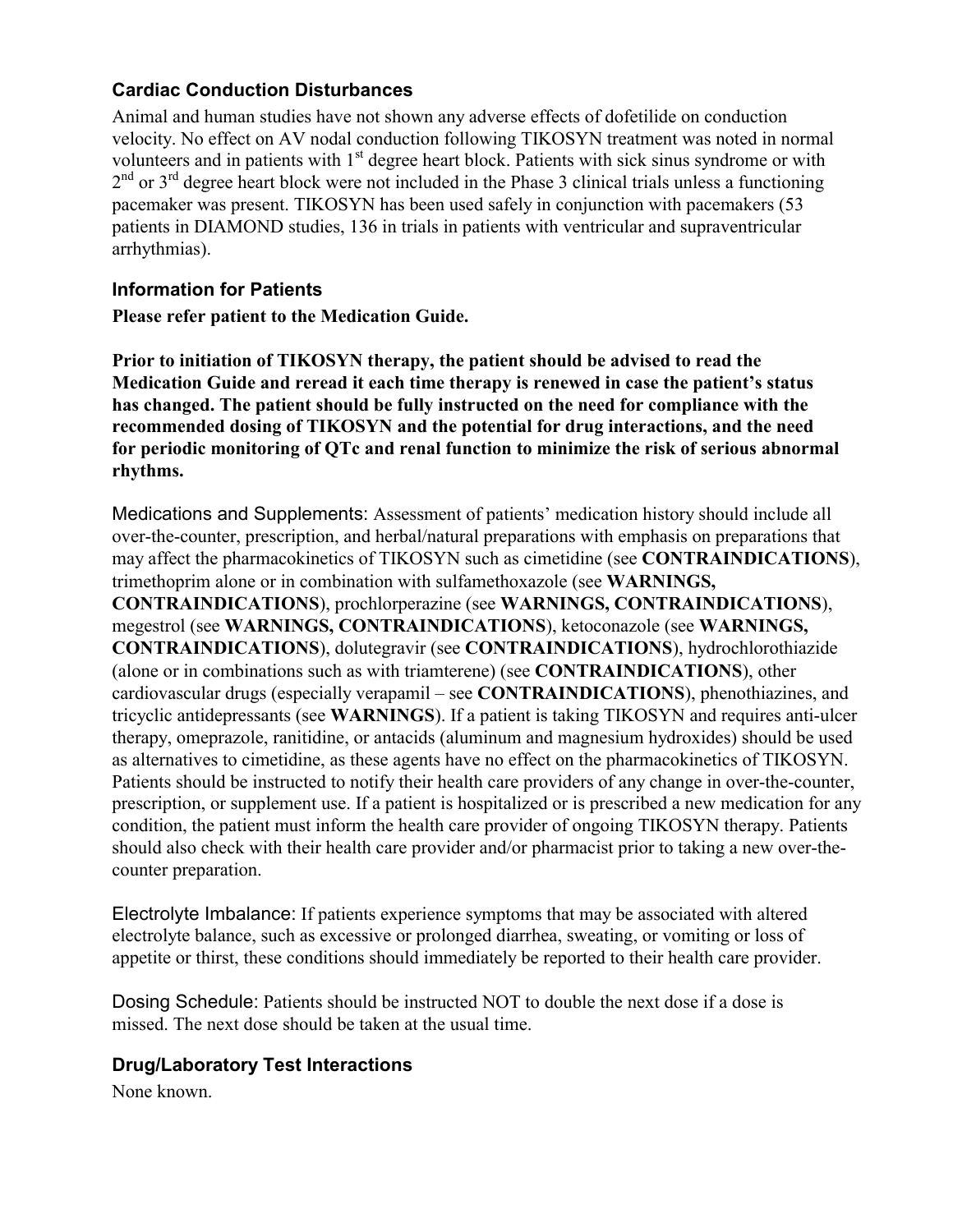## **Drug-Drug Interactions**

Cimetidine: (see **WARNINGS, CONTRAINDICATIONS**) Concomitant use of cimetidine is contraindicated. Cimetidine at 400 mg BID (the usual prescription dose) co-administered with TIKOSYN (500 mcg BID) for 7 days has been shown to increase dofetilide plasma levels by 58%. Cimetidine at doses of 100 mg BID (OTC dose) resulted in a 13% increase in dofetilide plasma levels (500 mcg single dose). No studies have been conducted at intermediate doses of cimetidine. If a patient requires TIKOSYN and anti-ulcer therapy, it is suggested that omeprazole, ranitidine, or antacids (aluminum and magnesium hydroxides) be used as alternatives to cimetidine, as these agents have no effect on the pharmacokinetic profile of TIKOSYN.

Verapamil: (see **CONTRAINDICATIONS**) Concomitant use of verapamil is contraindicated. Co-administration of TIKOSYN with verapamil resulted in increases in dofetilide peak plasma levels of 42%, although overall exposure to dofetilide was not significantly increased. In an analysis of the supraventricular arrhythmia and DIAMOND patient populations, the concomitant administration of verapamil with dofetilide was associated with a higher occurrence of Torsade de Pointes.

Ketoconazole: (see **WARNINGS, CONTRAINDICATIONS**) Concomitant use of ketoconazole is contraindicated. Ketoconazole at 400 mg daily (the maximum approved prescription dose) co-administered with TIKOSYN (500 mcg BID) for 7 days has been shown to increase dofetilide  $C_{\text{max}}$  by 53% in males and 97% in females, and AUC by 41% in males and 69% in females.

Trimethoprim Alone or in Combination with Sulfamethoxazole: (see **WARNINGS, CONTRAINDICATIONS**) Concomitant use of trimethoprim alone or in combination with sulfamethoxazole is contraindicated. Trimethoprim 160 mg in combination with 800 mg sulfamethoxazole co-administered BID with TIKOSYN (500 mcg BID) for 4 days has been shown to increase dofetilide AUC by 103% and C<sub>max</sub> by 93%.

Hydrochlorothiazide (HCTZ) Alone or in Combination with Triamterene: (see **CONTRAINDICATIONS**) Concomitant use of HCTZ alone or in combination with triamterene is contraindicated. HCTZ 50 mg QD or HCTZ/triamterene 50/100 mg QD was co-administered with TIKOSYN (500 mcg BID) for 5 days (following 2 days of diuretic use at half dose). In patients receiving HCTZ alone, dofetilide AUC increased by  $27\%$  and  $C_{\text{max}}$  by  $21\%$ . However, the pharmacodynamic effect increased by 197% (QTc increase over time) and by 95% (maximum QTc increase). In patients receiving HCTZ in combination with triamterene, dofetilide AUC increased by 30% and  $C_{\text{max}}$  by 16%. However, the pharmacodynamic effect increased by 190% (QTc increase over time) and by 84% (maximum QTc increase). The pharmacodynamic effects can be explained by a combination of the increase in dofetilide exposure and the reductions in serum potassium. In the DIAMOND trials, 1252 patients were treated with TIKOSYN and diuretics concomitantly, of whom 493 died compared to 508 deaths among the 1248 patients receiving placebo and diuretics. Of the 229 patients who had potassium depleting diuretics added to their concomitant medications in the DIAMOND trials, the patients on TIKOSYN had a non-significantly reduced relative risk for death of 0.68 (95% CI: 0.376, 1.230).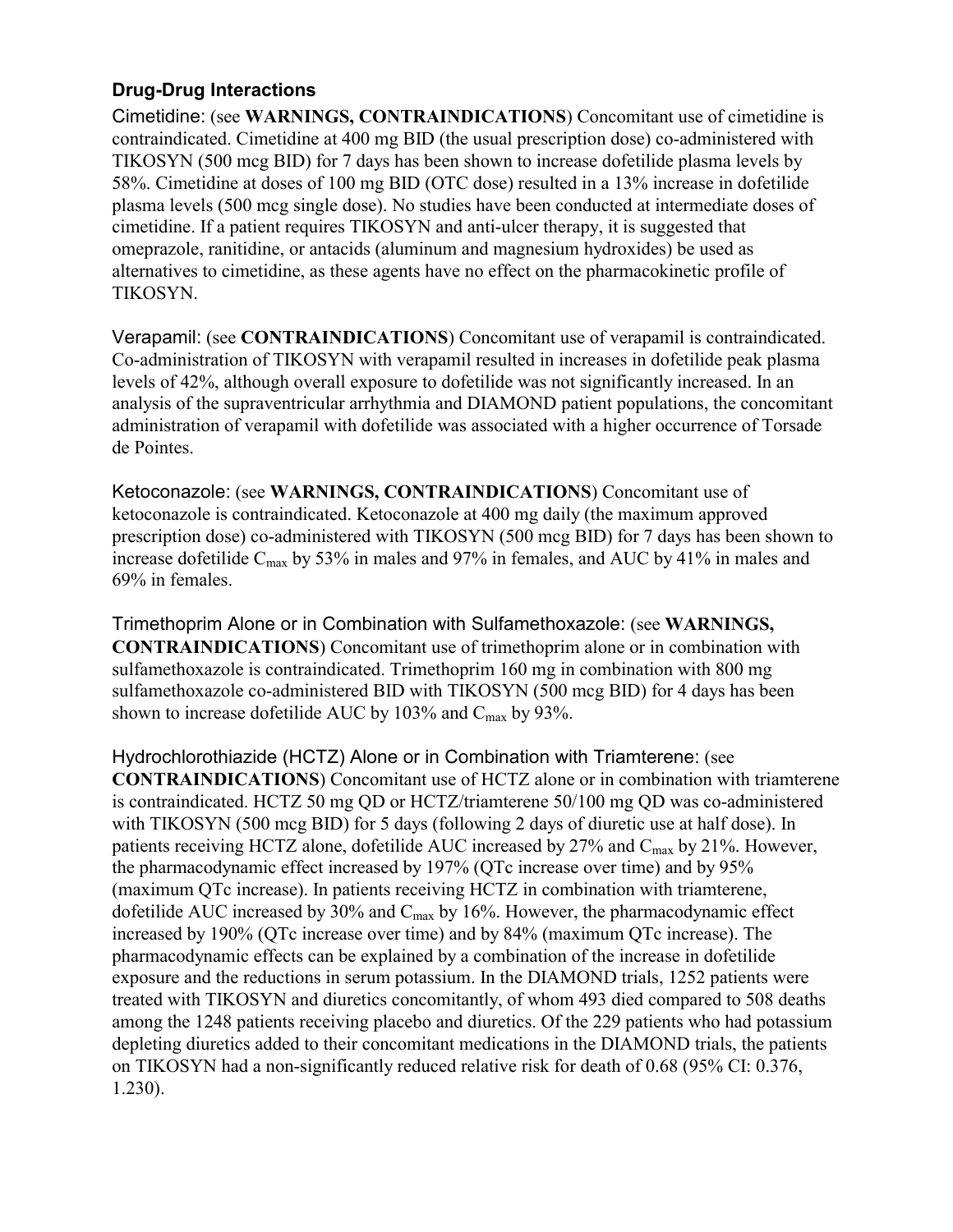## **Potential Drug Interactions**

Dofetilide is eliminated in the kidney by cationic secretion. Inhibitors of renal cationic secretion are contraindicated with TIKOSYN. In addition, drugs that are actively secreted via this route (e.g., triamterene, metformin, and amiloride) should be co-administered with care as they might increase dofetilide levels.

Dofetilide is metabolized to a small extent by the CYP3A4 isoenzyme of the cytochrome P450 system. Inhibitors of the CYP3A4 isoenzyme could increase systemic dofetilide exposure. Inhibitors of this isoenzyme (e.g., macrolide antibiotics, azole antifungal agents, protease inhibitors, serotonin reuptake inhibitors, amiodarone, cannabinoids, diltiazem, grapefruit juice, nefazadone, norfloxacin, quinine, zafirlukast) should be cautiously co-administered with TIKOSYN as they can potentially increase dofetilide levels. Dofetilide is not an inhibitor of CYP3A4 nor of other cytochrome P450 isoenzymes (e.g., CYP2C9, CYP2D6) and is not expected to increase levels of drugs metabolized by CYP3A4.

## **Other Drug Interaction Information**

Digoxin: Studies in healthy volunteers have shown that TIKOSYN does not affect the pharmacokinetics of digoxin. In patients, the concomitant administration of digoxin with dofetilide was associated with a higher occurrence of Torsade de Pointes. It is not clear whether this represents an interaction with TIKOSYN or the presence of more severe structural heart disease in patients on digoxin; structural heart disease is a known risk factor for arrhythmia. No increase in mortality was observed in patients taking digoxin as concomitant medication.

Other Drugs: In healthy volunteers, amlodipine, phenytoin, glyburide, ranitidine, omeprazole, hormone replacement therapy (a combination of conjugated estrogens and medroxyprogesterone), antacid (aluminum and magnesium hydroxides), and theophylline did not affect the pharmacokinetics of TIKOSYN. In addition, studies in healthy volunteers have shown that TIKOSYN does not affect the pharmacokinetics or pharmacodynamics of warfarin, or the pharmacokinetics of propranolol (40 mg twice daily), phenytoin, theophylline, or oral contraceptives.

Population pharmacokinetic analyses were conducted on plasma concentration data from 1445 patients in clinical trials to examine the effects of concomitant medications on clearance or volume of distribution of dofetilide. Concomitant medications were grouped as ACE inhibitors, oral anticoagulants, calcium channel blockers, beta blockers, cardiac glycosides, inducers of CYP3A4, substrates and inhibitors of CYP3A4, substrates and inhibitors of P-glycoprotein, nitrates, sulphonylureas, loop diuretics, potassium sparing diuretics, thiazide diuretics, substrates and inhibitors of tubular organic cation transport, and QTc-prolonging drugs. Differences in clearance between patients on these medications (at any occasion in the study) and those off medications varied between -16% and +3%. The mean clearances of dofetilide were 16% and 15% lower in patients on thiazide diuretics and inhibitors of tubular organic cation transport, respectively.

# **Carcinogenesis, Mutagenesis, Impairment of Fertility**

Dofetilide had no genotoxic effects, with or without metabolic activation, based on the bacterial mutation assay and tests of cytogenetic aberrations *in vivo* in mouse bone marrow and *in vitro* in human lymphocytes. Rats and mice treated with dofetilide in the diet for two years showed no evidence of an increased incidence of tumors compared to controls. The highest dofetilide dose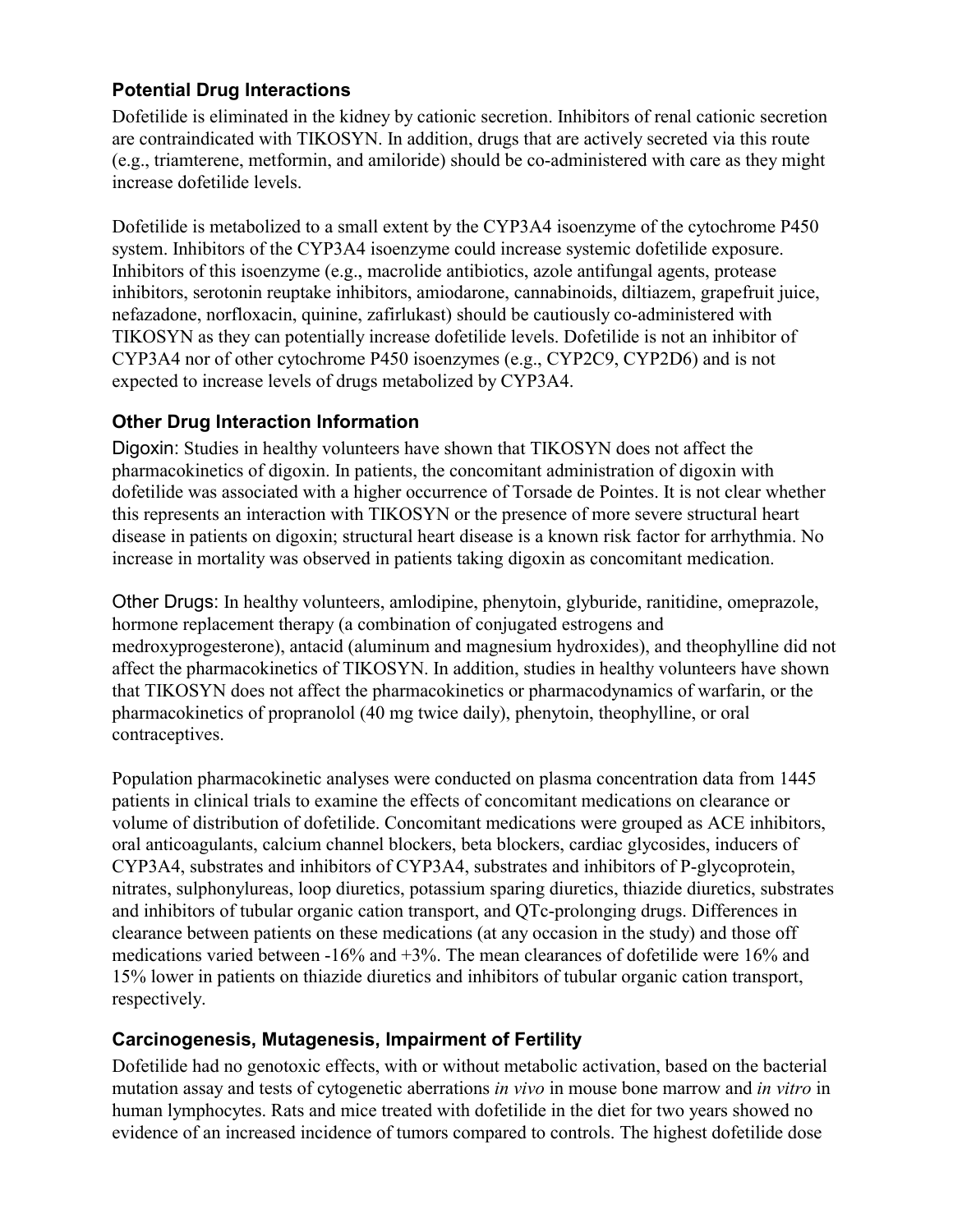administered for 24 months was 10 mg/kg/day to rats and 20 mg/kg/day to mice. Mean dofetilide AUC $S_{(0-24hr)}$  at these doses were about 26 and 10 times, respectively, the maximum likely human AUC.

There was no effect on mating or fertility when dofetilide was administered to male and female rats at doses as high as 1.0 mg/kg/day, a dose that would be expected to provide a mean dofetilide  $AUC_{(0-24hr)}$  about 3 times the maximum likely human AUC. Increased incidences of testicular atrophy and epididymal oligospermia and a reduction in testicular weight were, however, observed in other studies in rats. Reduced testicular weight and increased incidence of testicular atrophy were also consistent findings in dogs and mice. The no effect doses for these findings in chronic administration studies in these 3 species (3, 0.1, and 6 mg/kg/day) were associated with mean dofetilide AUCs that were about 4, 1.3, and 3 times the maximum likely human AUC, respectively.

## **Pregnancy**

Dofetilide has been shown to adversely affect *in utero* growth and survival of rats and mice when orally administered during organogenesis at doses of 2 or more mg/kg/day. Other than an increased incidence of non-ossified  $5<sup>th</sup>$  metacarpal, and the occurrence of hydroureter and hydronephroses at doses as low as 1 mg/kg/day in the rat, structural anomalies associated with drug treatment were not observed in either species at doses below 2 mg/kg/day. The clearest drug-effect associations were for sternebral and vertebral anomalies in both species; cleft palate, adactyly, levocardia, dilation of cerebral ventricles, hydroureter, hydronephroses, and unossified metacarpal in the rat; and increased incidence of unossified calcaneum in the mouse. The "no observed adverse effect dose" in both species was 0.5 mg/kg/day. The mean dofetilide  $AUCs_{0-}$  $_{24hr}$ ) at this dose in the rat and mouse are estimated to be about equal to the maximum likely human AUC and about half the likely human AUC, respectively. There are no adequate and well controlled studies in pregnant women. Therefore, dofetilide should only be administered to pregnant women where the benefit to the patient justifies the potential risk to the fetus.

## **Nursing Mothers**

There is no information on the presence of dofetilide in breast milk. Patients should be advised not to breast-feed an infant if they are taking TIKOSYN.

# **Geriatric Use**

Of the total number of patients in clinical studies of TIKOSYN, 46% were 65 to 89 years old. No overall differences in safety, effect on QTc, or effectiveness were observed between elderly and younger patients. Because elderly patients are more likely to have decreased renal function with a reduced creatinine clearance, care must be taken in dose selection (see **DOSAGE AND ADMINISTRATION**).

## **Use in Women**

Female patients constituted 32% of the patients in the placebo-controlled trials of TIKOSYN. As with other drugs that cause Torsade de Pointes, TIKOSYN was associated with a greater risk of Torsade de Pointes in female patients than in male patients. During the TIKOSYN clinical development program, the risk of Torsade de Pointes in females was approximately 3 times the risk in males. Unlike Torsade de Pointes, the incidence of other ventricular arrhythmias was similar in female patients receiving TIKOSYN and patients receiving placebo. Although no study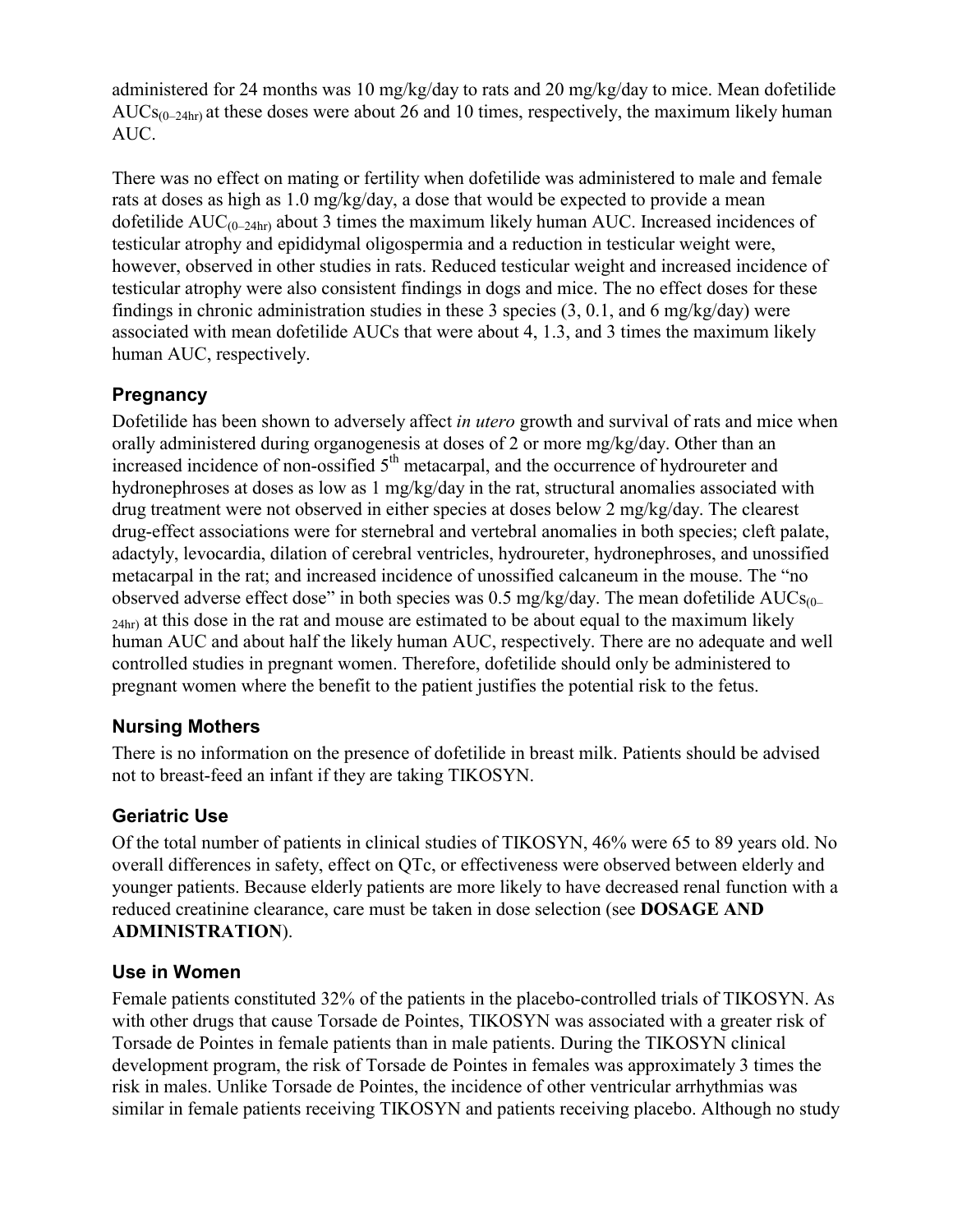specifically investigated this risk, in post-hoc analyses, no increased mortality was observed in females on TIKOSYN compared to females on placebo.

## **Pediatric Use**

The safety and effectiveness of TIKOSYN in children (<18 years old) has not been established.

## **ADVERSE REACTIONS**

The TIKOSYN clinical program involved approximately 8,600 patients in 130 clinical studies of normal volunteers and patients with supraventricular and ventricular arrhythmias. TIKOSYN was administered to 5,194 patients, including two large, placebo-controlled mortality trials (DIAMOND CHF and DIAMOND MI) in which 1,511 patients received TIKOSYN for up to three years.

In the following section, adverse reaction data for cardiac arrhythmias and non-cardiac adverse reactions are presented separately for patients included in the supraventricular arrhythmia development program and for patients included in the DIAMOND CHF and MI mortality trials (see **CLINICAL STUDIES, Safety in Patients with Structural Heart Disease, DIAMOND Studies**, for a description of these trials).

In studies of patients with supraventricular arrhythmias, a total of 1,346 and 677 patients were exposed to TIKOSYN and placebo for 551 and 207 patient years, respectively. A total of 8.7% of patients in the dofetilide groups were discontinued from clinical trials due to adverse events compared to 8.0% in the placebo groups. The most frequent reason for discontinuation  $(>1\%)$ was ventricular tachycardia (2.0% on dofetilide vs. 1.3% on placebo). The most frequent adverse events were headache, chest pain, and dizziness.

**Serious Arrhythmias and Conduction Disturbances:** Torsade de Pointes is the only arrhythmia that showed a dose-response relationship to TIKOSYN treatment. It did not occur in placebo treated patients. The incidence of Torsade de Pointes in patients with supraventricular arrhythmias was 0.8% (11/1346) (see **WARNINGS**). The incidence of Torsade de Pointes in patients who were dosed according to the recommended dosing regimen (see **DOSAGE AND ADMINISTRATION**) was 0.8% (4/525). Table 6 shows the frequency by randomized dose of serious arrhythmias and conduction disturbances reported as adverse events in patients with supraventricular arrhythmias.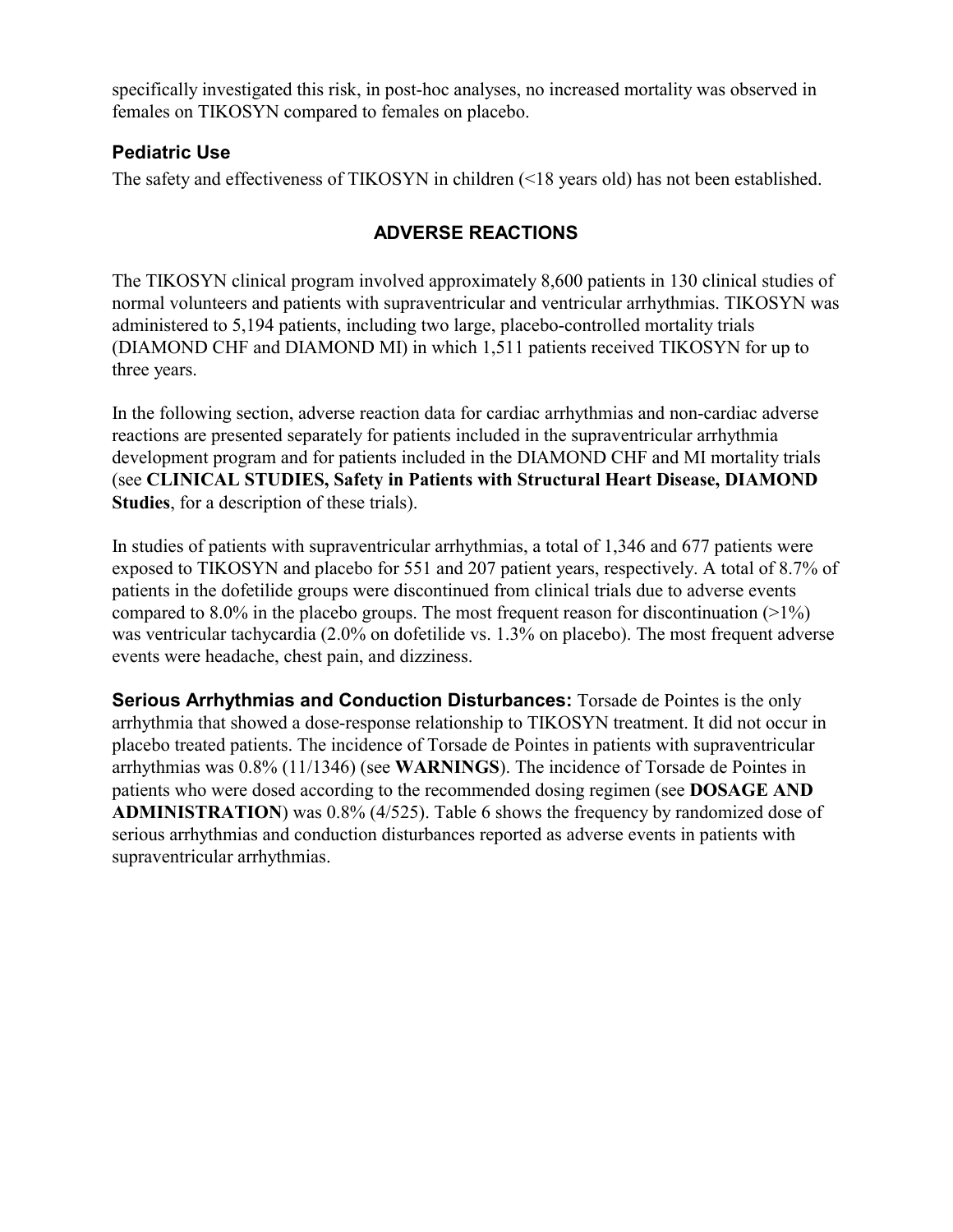|                              | Table 6: Incidence of Serious Arrhythmias and Conduction Disturbances in Patients with |
|------------------------------|----------------------------------------------------------------------------------------|
| Supraventricular Arrhythmias |                                                                                        |

|                                                        |             | <b>TIKOSYN</b> Dose |                  |            | Placebo   |
|--------------------------------------------------------|-------------|---------------------|------------------|------------|-----------|
|                                                        | $<$ 250 mcg | $250 \text{ mcg}$   | $>250 - 500$ mcg | $>500$ mcg |           |
| Arrhythmia event:                                      | <b>BID</b>  | <b>BID</b>          | <b>BID</b>       | <b>BID</b> |           |
|                                                        | $N = 217$   | $N = 388$           | $N = 703$        | $N = 38$   | $N = 677$ |
| Ventricular arrhythmias* ^                             | $3.7\%$     | $2.6\%$             | $3.4\%$          | 15.8%      | 2.7%      |
| Ventricular fibrillation                               | 0           | $0.3\%$             | $0.4\%$          | $2.6\%$    | $0.1\%$   |
| Ventricular tachycardia <sup><math>\wedge</math></sup> | $3.7\%$     | $2.6\%$             | $3.3\%$          | 13.2%      | 2.5%      |
| Torsade de Pointes                                     |             | $0.3\%$             | $0.9\%$          | $10.5\%$   | $\theta$  |
| Various forms of block                                 |             |                     |                  |            |           |
| AV block                                               | $0.9\%$     | $1.5\%$             | $0.4\%$          | $\Omega$   | $0.3\%$   |
| Bundle branch block                                    | $\theta$    | $0.5\%$             | $0.1\%$          | 0          | $0.1\%$   |
| Heart block                                            | 0           | $0.5\%$             | $0.1\%$          | 0          | $0.1\%$   |

\* Patients with more than one arrhythmia are counted only once in this category.

^ Ventricular arrhythmias and ventricular tachycardia include all cases of Torsade de Pointes.

In the DIAMOND trials, a total of 1,511 patients were exposed to TIKOSYN for 1757 patient years. The incidence of Torsade de Pointes was 3.3% in CHF patients and 0.9% in patients with a recent MI.

Table 7 shows the incidence of serious arrhythmias and conduction disturbances reported as adverse events in the DIAMOND subpopulation that had AF at entry to these trials.

**Table 7: Incidence of Serious Arrhythmias and Conduction Disturbances in Patients with AF at Entry to the DIAMOND Studies**

|                                      | <b>TIKOSYN</b> | Placebo   |
|--------------------------------------|----------------|-----------|
|                                      | $N = 249$      | $N = 257$ |
| Ventricular arrhythmias* ^           | 14.5%          | 13.6%     |
| Ventricular fibrillation             | 4.8%           | 3.1%      |
| Ventricular tachycardia <sup>^</sup> | 12.4%          | 11.3%     |
| Torsade de Pointes                   | $1.6\%$        |           |
| Various forms of block               |                |           |
| AV block                             | $0.8\%$        | 2.7%      |
| (Left) bundle branch block           | $\theta$       | 0.4%      |
| Heart block                          | $1.2\%$        | $0.8\%$   |

\* Patients with more than one arrhythmia are counted only once in this category.

^ Ventricular arrhythmias and ventricular tachycardia include all cases of Torsade de Pointes.

**Other Adverse Reactions:** Table 8 presents other adverse events reported with a frequency of >2% on TIKOSYN and reported numerically more frequently on TIKOSYN than on placebo in the studies of patients with supraventricular arrhythmias.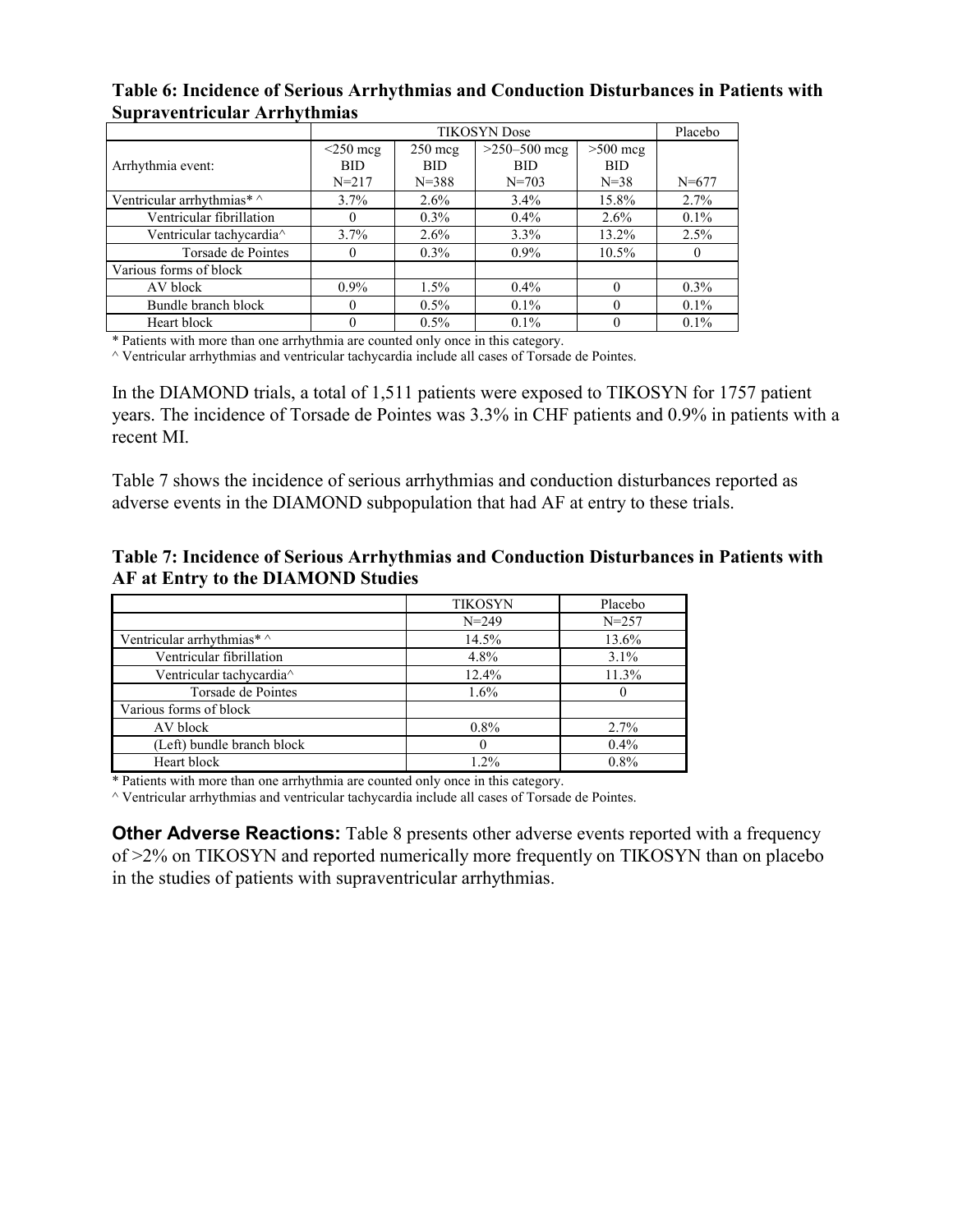**Table 8: Frequency of Adverse Events Occurring at >2% on TIKOSYN, and Numerically More Frequently on TIKOSYN than Placebo in Patients with Supraventricular Arrhythmias**

|                                             | <b>TIKOSYN</b> | Placebo        |
|---------------------------------------------|----------------|----------------|
| <b>Adverse Event</b>                        | $\frac{0}{0}$  | $\frac{0}{0}$  |
|                                             |                |                |
| headache                                    | 11             | 9              |
| chest pain                                  | 10             | 7              |
| dizziness                                   | 8              | 6              |
| respiratory tract infection                 | 7              | 5              |
| dyspnea                                     | 6              | 5              |
| nausea                                      | 5              | $\overline{4}$ |
| flu syndrome                                | 4              | $\overline{2}$ |
| insomnia                                    | 4              | 3              |
| accidental injury                           | 3              |                |
| back pain                                   | 3              | $\mathfrak{D}$ |
| procedure (medical/surgical/health service) | 3              | $\mathfrak{D}$ |
| diarrhea                                    | 3              | $\overline{2}$ |
| rash                                        | 3              | $\mathfrak{D}$ |
| abdominal pain                              | 3              | $\mathfrak{D}$ |

Adverse events reported at a rate >2% but no more frequently on TIKOSYN than on placebo were: angina pectoris, anxiety, arthralgia, asthenia, atrial fibrillation, complications (application, injection, incision, insertion, or device), hypertension, pain, palpitation, peripheral edema, supraventricular tachycardia, sweating, urinary tract infection, ventricular tachycardia.

The following adverse events have been reported with a frequency of  $\langle 2\%$  and numerically more frequently with TIKOSYN than placebo in patients with supraventricular arrhythmias: angioedema, bradycardia, cerebral ischemia, cerebrovascular accident, edema, facial paralysis, flaccid paralysis, heart arrest, increased cough, liver damage, migraine, myocardial infarct, paralysis, paresthesia, sudden death, and syncope.

The incidences of clinically significant laboratory test abnormalities in patients with supraventricular arrhythmias were similar for patients on TIKOSYN and those on placebo. No clinically relevant effects were noted in serum alkaline phosphatase, serum GGT, LDH, AST, ALT, total bilirubin, total protein, blood urea nitrogen, creatinine, serum electrolytes (calcium, chloride, glucose, magnesium, potassium, sodium), or creatine kinase. Similarly, no clinically relevant effects were observed in hematologic parameters.

In the DIAMOND population, adverse events other than those related to the post-infarction and heart failure patient population were generally similar to those seen in the supraventricular arrhythmia groups.

# **OVERDOSAGE**

There is no known antidote to TIKOSYN; treatment of overdose should therefore be symptomatic and supportive. The most prominent manifestation of overdosage is likely to be excessive prolongation of the QT interval.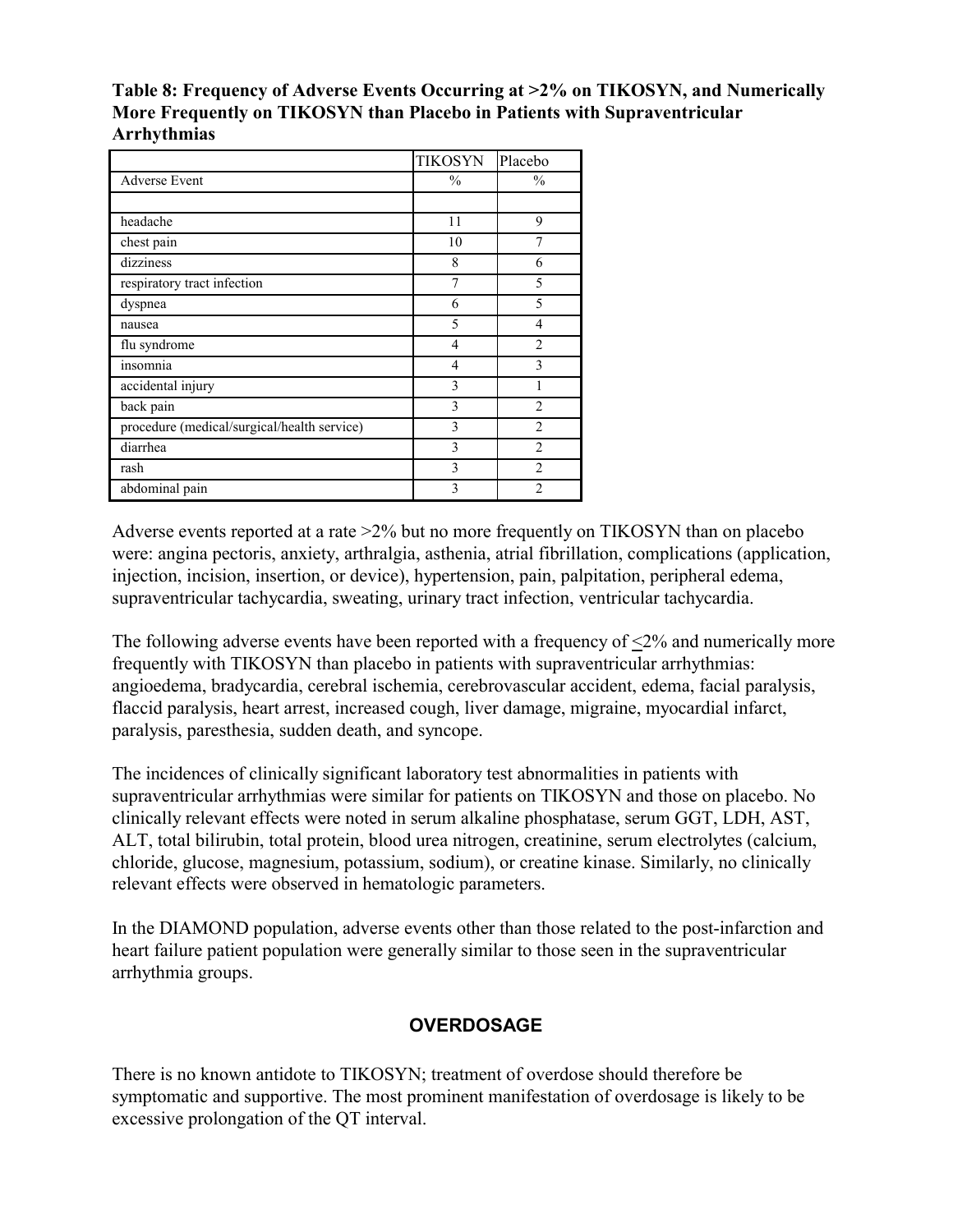In cases of overdose, cardiac monitoring should be initiated. Charcoal slurry may be given soon after overdosing but has been useful only when given within 15 minutes of TIKOSYN administration. Treatment of Torsade de Pointes or overdose may include administration of isoproterenol infusion, with or without cardiac pacing. Administration of intravenous magnesium sulfate may be effective in the management of Torsade de Pointes. Close medical monitoring and supervision should continue until the QT interval returns to normal levels.

Isoproterenol infusion into anesthetized dogs with cardiac pacing rapidly attenuates the dofetilide-induced prolongation of atrial and ventricular effective refractory periods in a dosedependent manner. Magnesium sulfate, administered prophylactically either intravenously or orally in a dog model, was effective in the prevention of dofetilide-induced Torsade de Pointes ventricular tachycardia. Similarly, in man, intravenous magnesium sulfate may terminate Torsade de Pointes, irrespective of cause.

TIKOSYN overdose was rare in clinical studies; there were two reported cases of TIKOSYN overdose in the oral clinical program. One patient received very high multiples of the recommended dose (28 capsules), was treated with gastric aspiration 30 minutes later, and experienced no events. One patient inadvertently received two 500 mcg doses one hour apart and experienced ventricular fibrillation and cardiac arrest 2 hours after the second dose.

In the supraventricular arrhythmia population, only 38 patients received doses greater than 500 mcg BID, all of whom received 750 mcg BID irrespective of creatinine clearance. In this very small patient population, the incidence of Torsade de Pointes was 10.5% (4/38 patients), and the incidence of new ventricular fibrillation was 2.6% (1/38 patients).

# **DOSAGE AND ADMINISTRATION**

- Therapy with TIKOSYN must be initiated (and, if necessary, re-initiated) in a setting that provides continuous electrocardiographic (ECG) monitoring and in the presence of personnel trained in the management of serious ventricular arrhythmias. Patients should continue to be monitored in this way for a minimum of three days. Additionally, patients should not be discharged within 12 hours of electrical or pharmacological conversion to normal sinus rhythm.
- **The dose of TIKOSYN must be individualized according to calculated creatinine clearance and QTc. (QT interval should be used if the heart rate is <60 beats per minute. There are no data on use of TIKOSYN when the heart rate is <50 beats per minute.)** The usual recommended dose of TIKOSYN is 500 mcg BID, as modified by the dosing algorithm described below. For consideration of a lower dose, see **Special Considerations** below.
- Serum potassium should be maintained within the normal range before TIKOSYN treatment is initiated and should be maintained within the normal range while the patient remains on TIKOSYN therapy. (See **WARNINGS, Hypokalemia and Potassium-Depleting Diuretics**). In clinical trials, potassium levels were generally maintained above 3.6–4.0 mEq/L.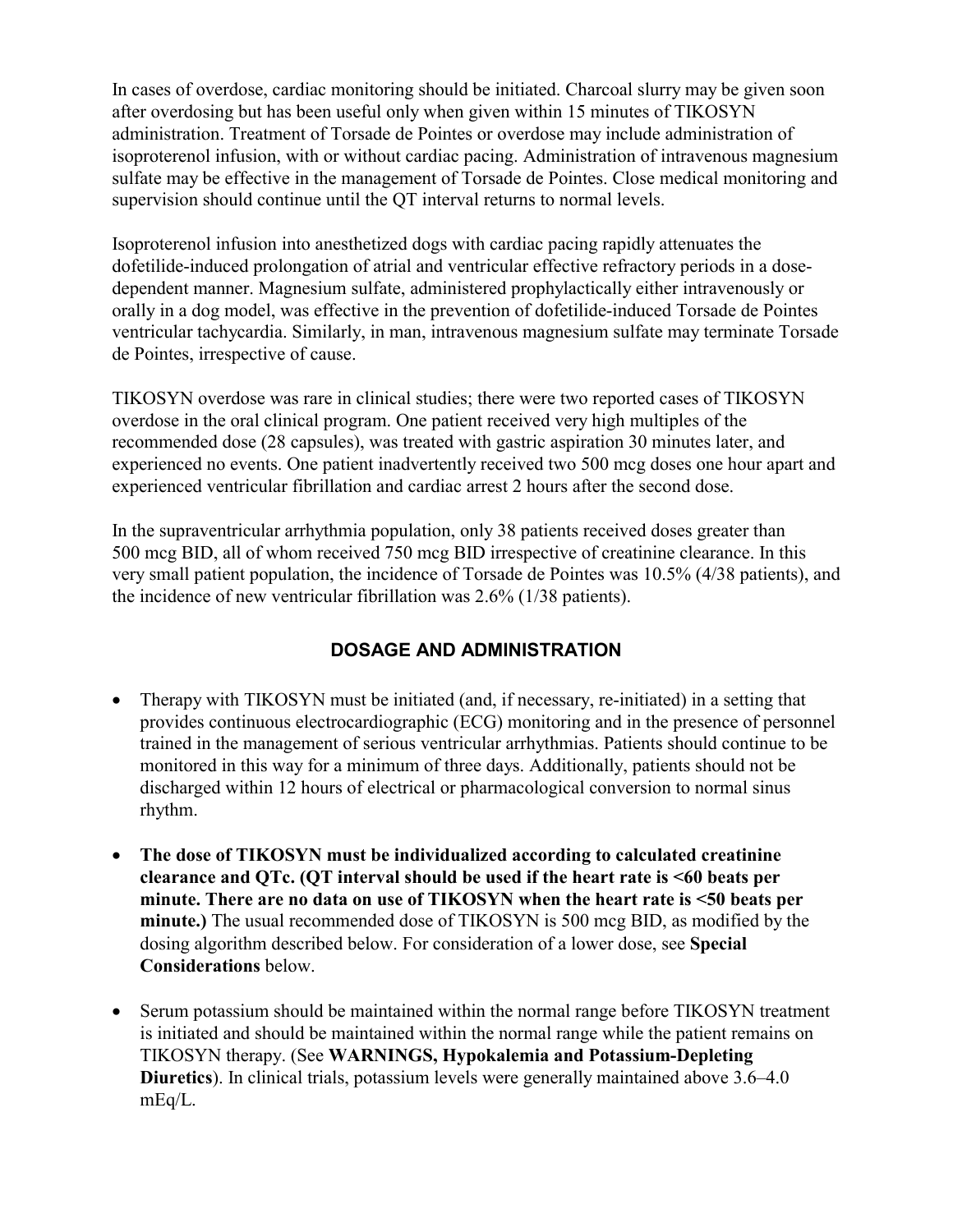- Patients with atrial fibrillation should be anticoagulated according to usual medical practice prior to electrical or pharmacological cardioversion. Anticoagulant therapy may be continued after cardioversion according to usual medical practice for the treatment of people with AF. Hypokalemia should be corrected before initiation of TIKOSYN therapy (see **WARNINGS, Ventricular Arrhythmia**).
- Patients to be discharged on TIKOSYN therapy from an inpatient setting as described above must have an adequate supply of TIKOSYN, at the patient's individualized dose, to allow uninterrupted dosing until the patient can fill a TIKOSYN prescription.

#### **Instructions for Individualized Dose Initiation**

Initiation of TIKOSYN Therapy

**Step 1.** Electrocardiographic assessment: Prior to administration of the first dose, the QTc or QT must be checked using an average of 5–10 beats. If the QTc or QT is greater than 440 msec (500 msec in patients with ventricular conduction abnormalities), TIKOSYN is contraindicated. If heart rate is less than 60 beats per minute, QT interval should be used. Proceed to Step 2 if the QTc or QT is 440 msec. Patients with heart rates <50 beats per minute have not been studied.

**Step 2.** Calculation of creatinine clearance: Prior to the administration of the first dose, the patient's creatinine clearance must be calculated using the following formula:

| creatinine clearance $(male)$ = | $(140 \text{-} \text{age})$ x actual body weight in kg<br>72 x serum creatinine (mg/dL)                                               |
|---------------------------------|---------------------------------------------------------------------------------------------------------------------------------------|
|                                 | creatinine clearance (female) = $(140 - \text{age}) \times \text{actual}$ body weight in kg x 0.85<br>72 x serum creatinine $(mg/dL)$ |

When serum creatinine is given in  $\mu$ mol/L, divide the value by 88.4 (1 mg/dL = 88.4  $\mu$ mol/L).

**Step 3.** Starting Dose: The starting dose of TIKOSYN is determined as follows:

| <b>Calculated Creatinine Clearance</b> | <b>TIKOSYN</b> Dose        |
|----------------------------------------|----------------------------|
| $>60$ mL/min                           | 500 mcg twice daily        |
| 40 to 60 mL/min                        | 250 mcg twice daily        |
| 20 to $\leq 40$ mL/min                 | 125 mcg twice daily        |
| $<$ 20 mL/min                          | Tikosyn is contraindicated |
|                                        | in these patients          |

**Step 4.** Administer the adjusted TIKOSYN dose and begin continuous ECG monitoring.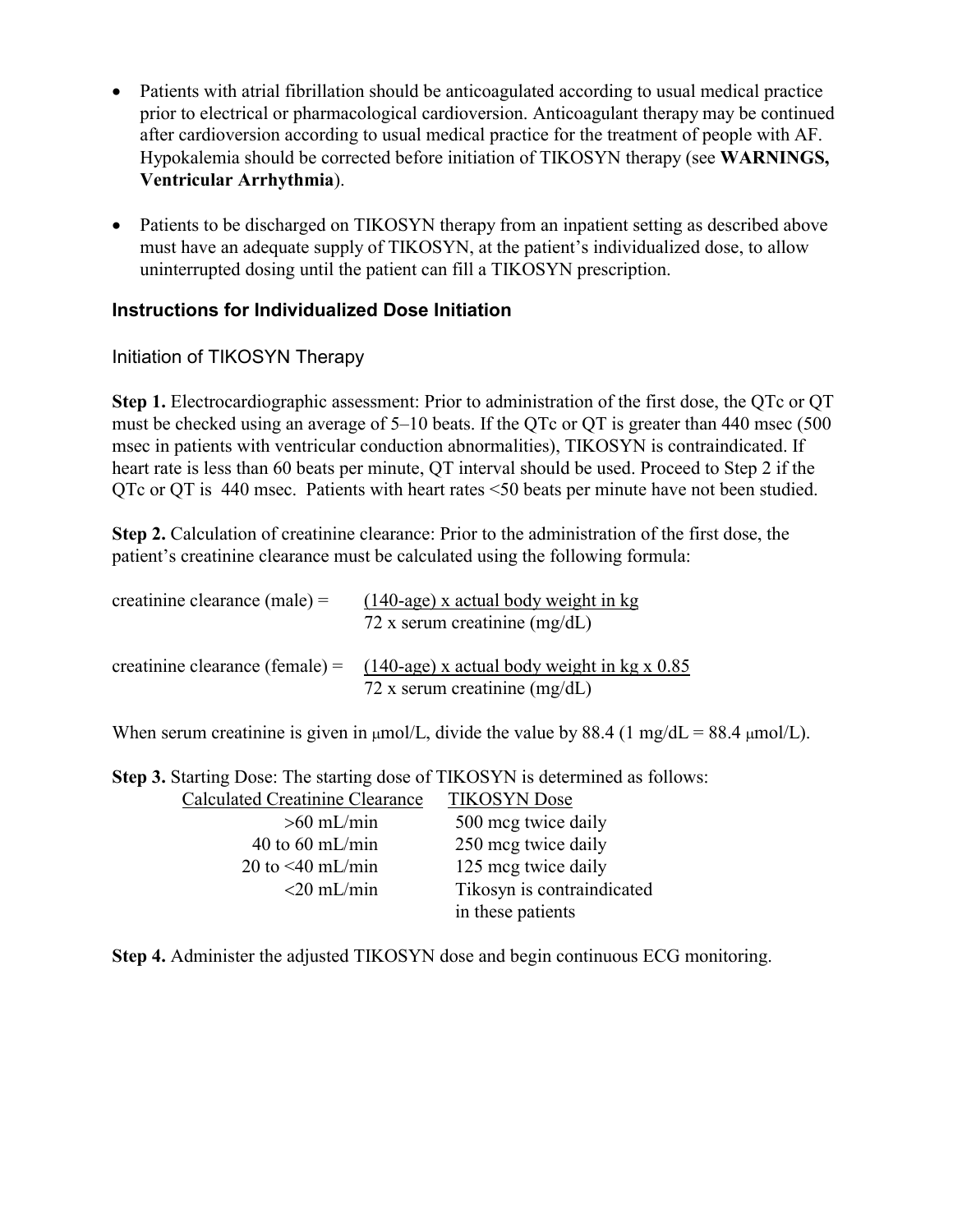**Step 5.** At 2–3 hours after administering the first dose of Tikosyn, determine the QTc or QT (if heart rate is less than 60 beats per minute). If the OTc or OT has increased by greater than 15% compared to the baseline established in Step 1 OR if the QTc or QT is greater than 500 msec (550 msec in patients with ventricular conduction abnormalities), subsequent dosing should be adjusted as follows:

| If the Starting Dose Based on | Then the Adjusted Dose           |
|-------------------------------|----------------------------------|
| Creatinine Clearance is:      | (for QTc or QT Prolongation) is: |
| 500 mcg twice daily           | 250 mcg twice daily              |
| 250 mcg twice daily           | 125 mcg twice daily              |
| 125 mcg twice daily           | 125 mcg once a day               |

**Step 6.** At 2–3 hours after each subsequent dose of Tikosyn, determine the OTc or OT (if heart rate is less than 60 beats per minute) (for in-hospital doses 2–5). No further down titration of Tikosyn based on QTc or QT is recommended.

NOTE: If at any time after the second dose of Tikosyn is given the QTc or QT is greater than 500 msec (550 msec in patients with ventricular conduction abnormalities), Tikosyn should be discontinued.

**Step 7.** Patients are to be continuously monitored by ECG for a minimum of three days, or for a minimum of 12 hours after electrical or pharmacological conversion to normal sinus rhythm, whichever is greater.

The steps described above are summarized in the following diagram: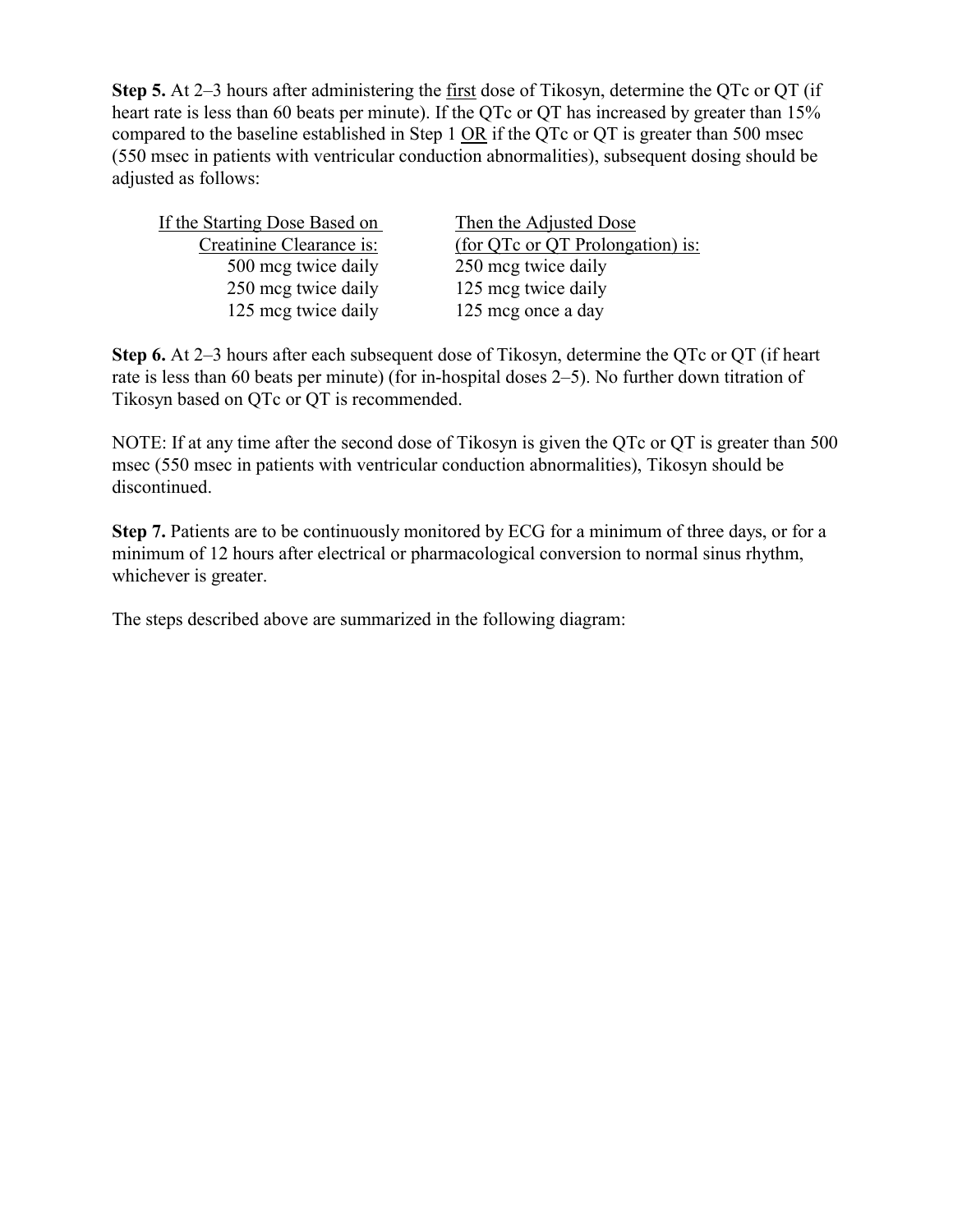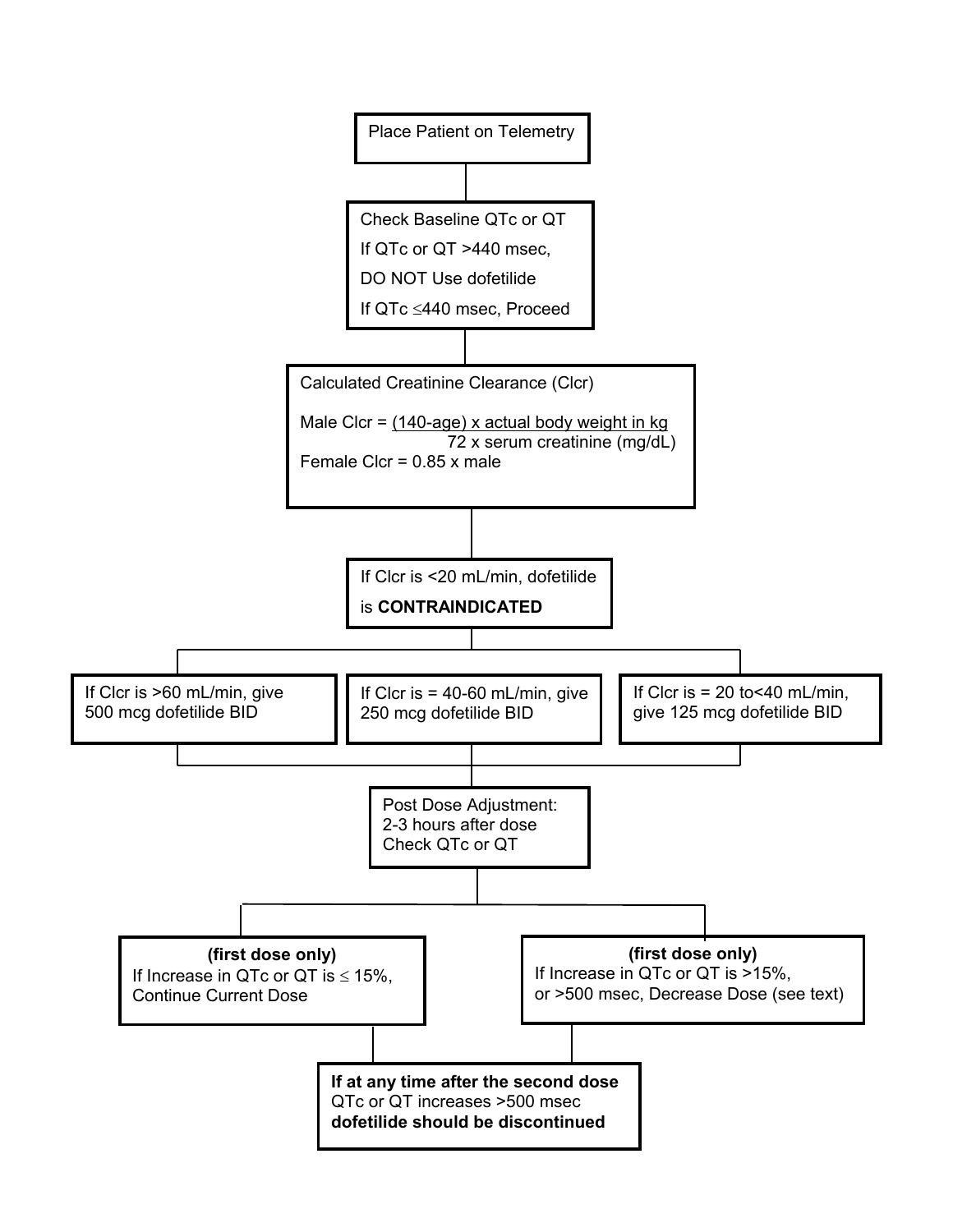## **Maintenance of Tikosyn Therapy**

Renal function and QTc or QT (if heart rate is less than 60 beats per minute) should be re-evaluated every three months or as medically warranted. If QTc or QT exceeds 500 milliseconds (550 msec in patients with ventricular conduction abnormalities), TIKOSYN therapy should be discontinued and patients should be carefully monitored until QTc or QT returns to baseline levels. If renal function deteriorates, adjust dose as described in Initiation of TIKOSYN Therapy, Step 3.

### **Special Considerations**

Consideration of a Dose Lower than that Determined by the Algorithm: The dosing algorithm shown above should be used to determine the individualized dose of TIKOSYN. In clinical trials (see **CLINICAL STUDIES**), the highest dose of 500 mcg BID of TIKOSYN as modified by the dosing algorithm led to greater effectiveness than lower doses of 125 or 250 mcg BID as modified by the dosing algorithm. The risk of Torsade de Pointes, however, is related to dose as well as to patient characteristics (see **WARNINGS**). Physicians, in consultation with their patients, may therefore in some cases choose doses lower than determined by the algorithm. It is critically important that if at any time this lower dose is increased, the patient needs to be rehospitalized for three days. Previous toleration of higher doses does not eliminate the need for rehospitalization.

The maximum recommended dose in patients with a calculated creatinine clearance greater than 60 mL/min is 500 mcg BID; doses greater than 500 mcg BID have been associated with an increased incidence of Torsade de Pointes.

A patient who misses a dose should NOT double the next dose. The next dose should be taken at the usual time.

Cardioversion: If patients do not convert to normal sinus rhythm within 24 hours of initiation of TIKOSYN therapy, electrical conversion should be considered. Patients continuing on TIKOSYN after successful electrical cardioversion should continue to be monitored by electrocardiography for 12 hours post cardioversion, or a minimum of 3 days after initiation of TIKOSYN therapy, whichever is greater.

#### **Switch to TIKOSYN from Class I or other Class III Antiarrhythmic Therapy**

Before initiating TIKOSYN therapy, previous antiarrhythmic therapy should be withdrawn under careful monitoring for a minimum of three (3) plasma half-lives. Because of the unpredictable pharmacokinetics of amiodarone, TIKOSYN should not be initiated following amiodarone therapy until amiodarone plasma levels are below 0.3 mcg/mL or until amiodarone has been withdrawn for at least three months.

## **Stopping TIKOSYN Prior to Administration of Potentially Interacting Drugs**

If TIKOSYN needs to be discontinued to allow dosing of other potentially interacting drug(s), a washout period of at least two days should be followed before starting the other drug(s).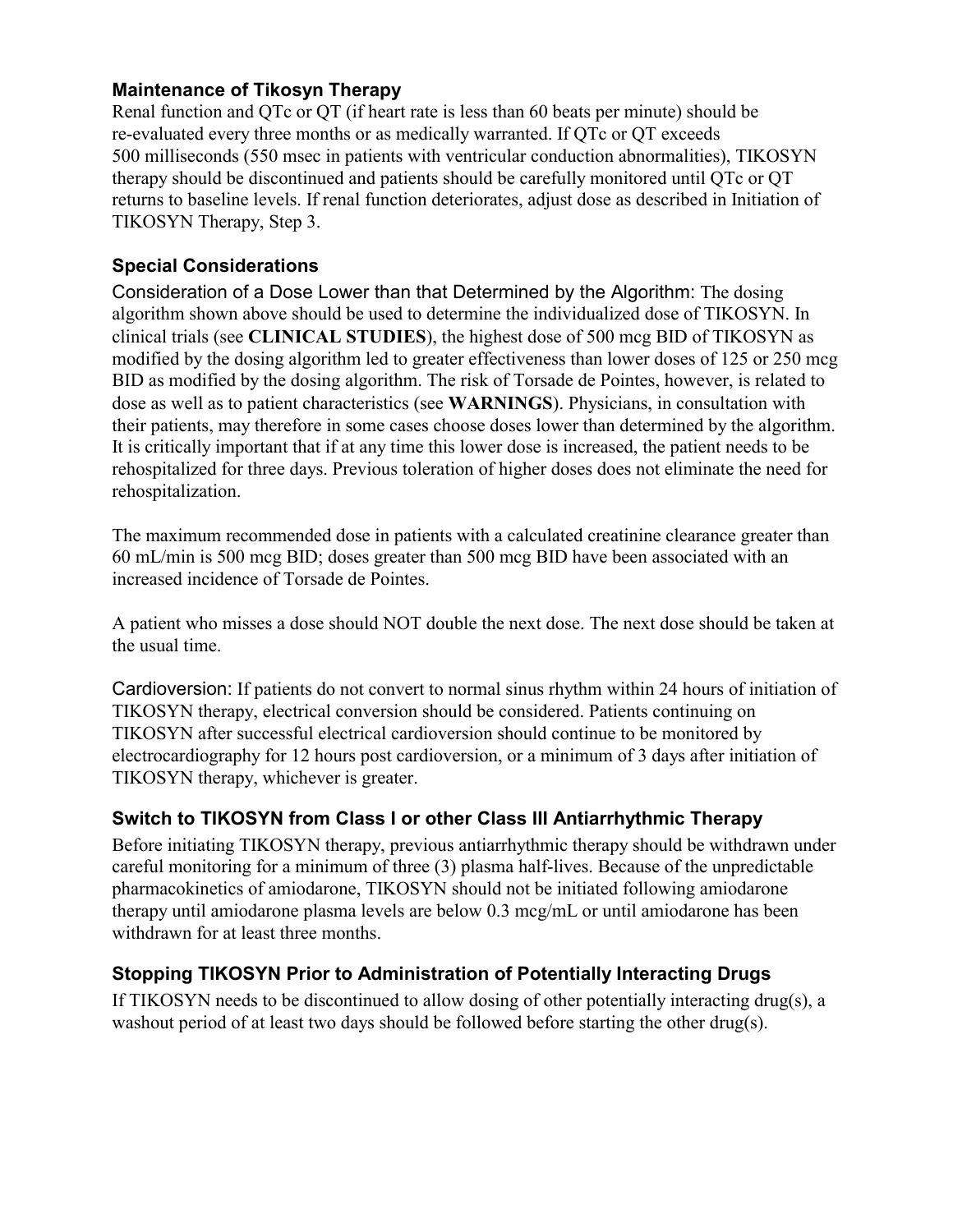# **HOW SUPPLIED**

TIKOSYN<sup>®</sup> 125 mcg (0.125 mg) capsules are supplied as No. 4 capsules with a light orange cap and white body, printed with TKN 125 PFIZER, and are available in:

TIKOSYN<sup>®</sup> 250 mcg (0.25 mg) capsules are supplied as No. 4 capsules, peach cap and body, printed with TKN 250 PFIZER, and are available in:

TIKOSYN<sup>®</sup> 500 mcg (0.5 mg) capsules are supplied as No. 2 capsules, peach cap and white body, printed with TKN 500 PFIZER, and are available in:

|                 | $125 \text{ mcg} (0.125 \text{ mg})$ | $250 \text{ mcg} (0.25)$ | 500 mcg $(0.5)$ |
|-----------------|--------------------------------------|--------------------------|-----------------|
|                 |                                      | mg)                      | mg)             |
| Obverse         | <b>TKN 125</b>                       | <b>TKN 250</b>           | <b>TKN 500</b>  |
| Reverse         | <b>PFIZER</b>                        | <b>PFIZER</b>            | <b>PFIZER</b>   |
| Bottle of 14    | 0069-5800-61                         | 0069-5810-61             | 0069-5820-61    |
| Bottle of 60    | 0069-5800-60                         | 0069-5810-60             | 0069-5820-60    |
| Unit dose $/40$ | 0069-5800-43                         | 0069-5810-43             | 0069-5820-43    |

Store at controlled room temperature, 15° to 30°C (59° to 86°F). PROTECT FROM MOISTURE AND HUMIDITY. Dispense in tight containers (USP).

## **Rx only**

Distributed by



LAB-0067-10.0 Revised August 2019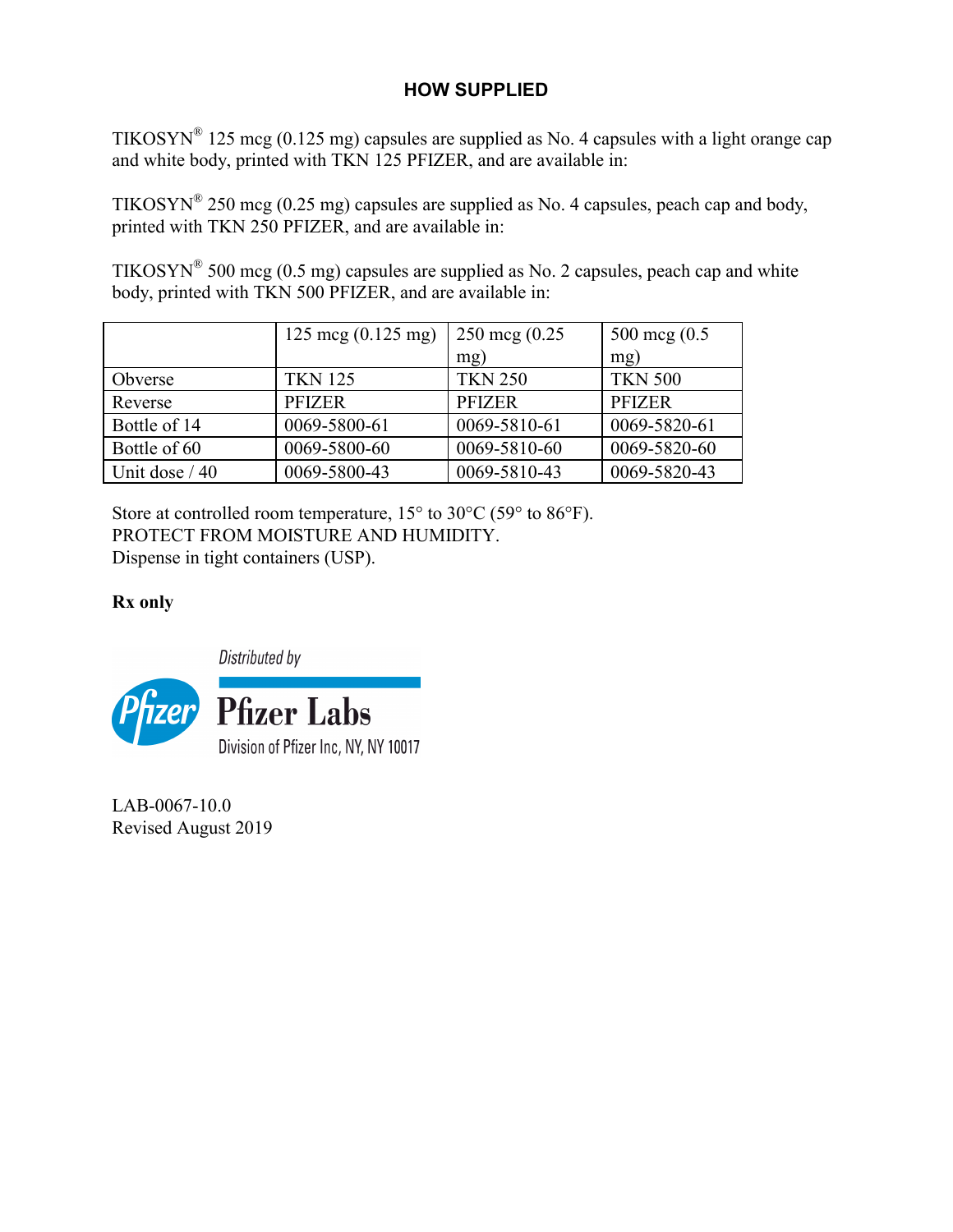#### **MEDICATION GUIDE**

#### **TIKOSYN**® **(Tee' ko sin) (dofetilide) Capsules**

Read the Medication Guide before you start taking TIKOSYN and each time you get a refill. This information does not take the place of talking with your doctor about your condition or treatment.

#### **What is the most important information I should know about TIKOSYN?**

TIKOSYN can cause serious side effects, including a type of abnormal heartbeat called Torsade de Pointes, which can lead to death.

To establish the right dose of TIKOSYN, treatment with TIKOSYN must be started in a hospital where your heart rate and kidney function will be checked for the first 3 days of treatment. It is important that when you go home, you take the exact dose of TIKOSYN that your doctor prescribed for you.

While you take TIKOSYN, always watch for signs of abnormal heartbeat.

Call your doctor and go to the hospital right away if you:

- feel faint
- become dizzy, or
- have a fast heartbeat

#### **What is TIKOSYN?**

TIKOSYN is a prescription medicine that is used to treat an irregular heartbeat (atrial fibrillation or atrial flutter).

It is not known if TIKOSYN is safe and effective in children under 18 years of age.

#### **Who should not take TIKOSYN?**

Do not take TIKOSYN if you:

- have an irregular heartbeat called long QT syndrome
- have kidney problems or are on kidney dialysis
- take any of these medicines:
	- cimetidine (TAGAMET, TAGAMET HB)\*
	- verapamil (CALAN, CALAN SR, COVERA-HS, ISOPTIN, ISOPTIN SR, VERELAN, VERELAN PM, TARKA)\*
	- ketoconazole (NIZORAL, XOLEGEL, EXTINA)\*
	- trimethoprim alone (PROLOPRIM, TRIMPEX)\* or the combination of trimethoprim and sulfamethoxazole (BACTRIM, SEPTRA SULFATRIM)\*
	- prochlorperazine (COMPAZINE, COMPO)\*
	- megestrol (MEGACE)\*
	- dolutegravir (TIVICAY)\*
	- hydrochlorothiazide alone or in combination with other medicines (such as ESIDRIX, EZIDE, HYDRODIURIL, HYDRO-PAR, MICROZIDE, or ORETIC)\*

Ask your doctor if you are not sure if any of your medicines are the kind listed above.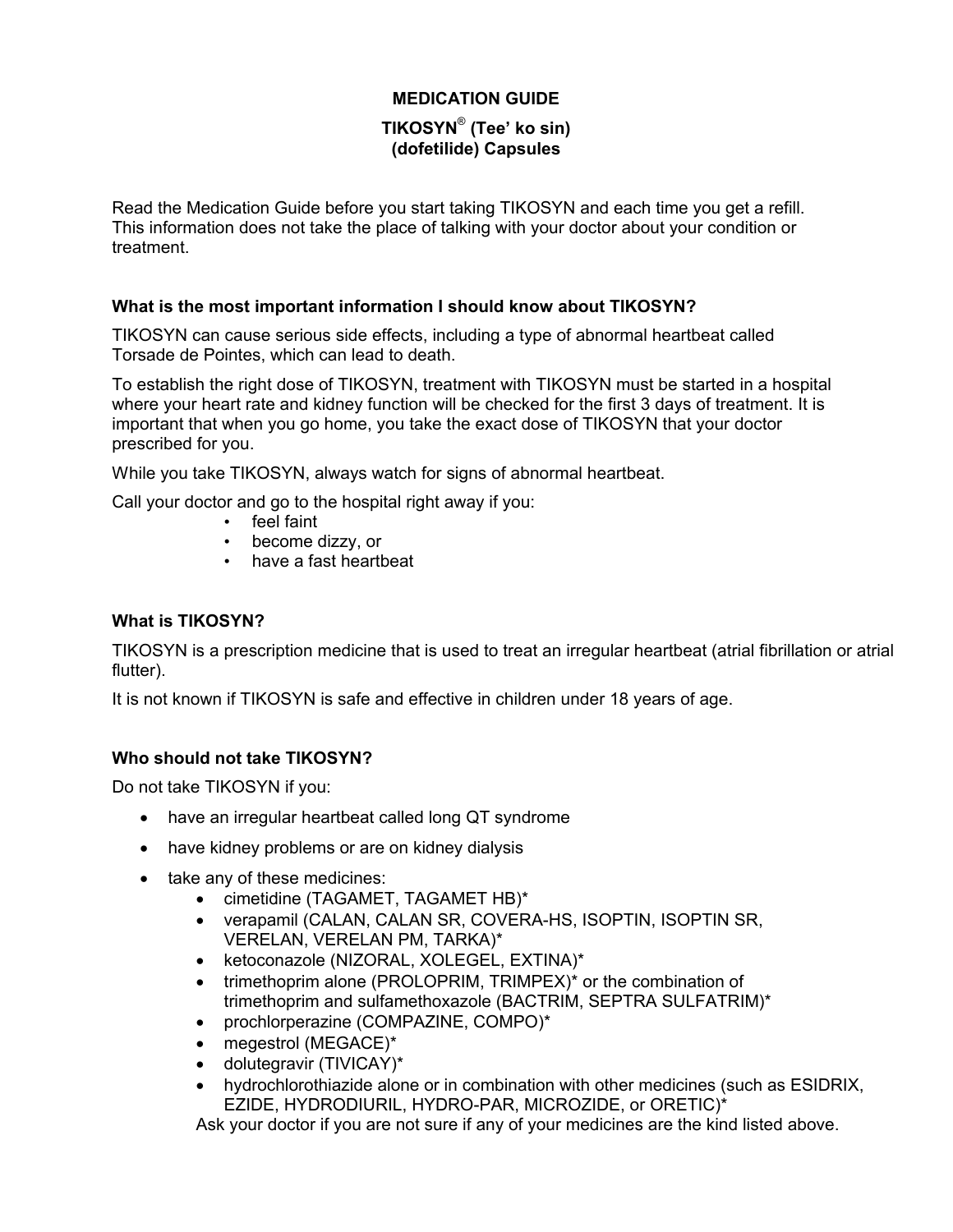• are allergic to dofetilide in TIKOSYN. See the end of this leaflet for a complete list of ingredients in TIKOSYN.

#### **What should I tell my doctor before taking TIKOSYN?**

Before taking TIKOSYN, tell your doctor about all of your medical conditions including if you:

- have heart problems
- have kidney or liver problems
- are pregnant or plan to become pregnant. It is not known if TIKOSYN will harm your unborn baby.
- are breast-feeding or plan to breast-feed. It is not known if TIKOSYN passes into your breast milk. You and your doctor should decide if you will take TIKOSYN or breast-feed. You should not do both.

Especially tell your doctor if you take medicines to treat:

- heart problems
- high blood pressure
- depression or other mental problems
- asthma
- allergies, or hay fever
- skin problems
- infections

Ask your doctor if you are not sure about the medicines you take. Tell your doctor about all prescription and non-prescription medicines, vitamins, dietary supplements, and any natural or herbal remedies. TIKOSYN and other medicines may affect each other, causing serious side effects. If you take TIKOSYN with certain medicines, you will be more likely to have a different type of abnormal heartbeat. See "Who should not take TIKOSYN?"

Know the medicines you take. Keep a list of your medicines and show it to your doctor and pharmacist when you get a new medicine.

#### **How should I take TIKOSYN?**

- Take TIKOSYN exactly as your doctor tells you.
- Do not change your TIKOSYN dose unless your doctor tells you to.
- Your doctor will do tests before you start and while you take TIKOSYN.
- Do not stop taking TIKOSYN until your doctor tells you to stop. If you miss a dose, just take the next dose at your regular time. **Do not take 2 doses of TIKOSYN at the same time.**
- TIKOSYN can be taken with or without food.
- If you take too much TIKOSYN, call your doctor or go to the nearest hospital emergency room right away. Take your TIKOSYN capsules with you to show to the doctor.

#### **What are the possible side effects of TIKOSYN?**

TIKOSYN can cause serious side effects, including a type of abnormal heartbeat called Torsade de Pointes, which can lead to death. See "What is the most important information I should know about TIKOSYN?"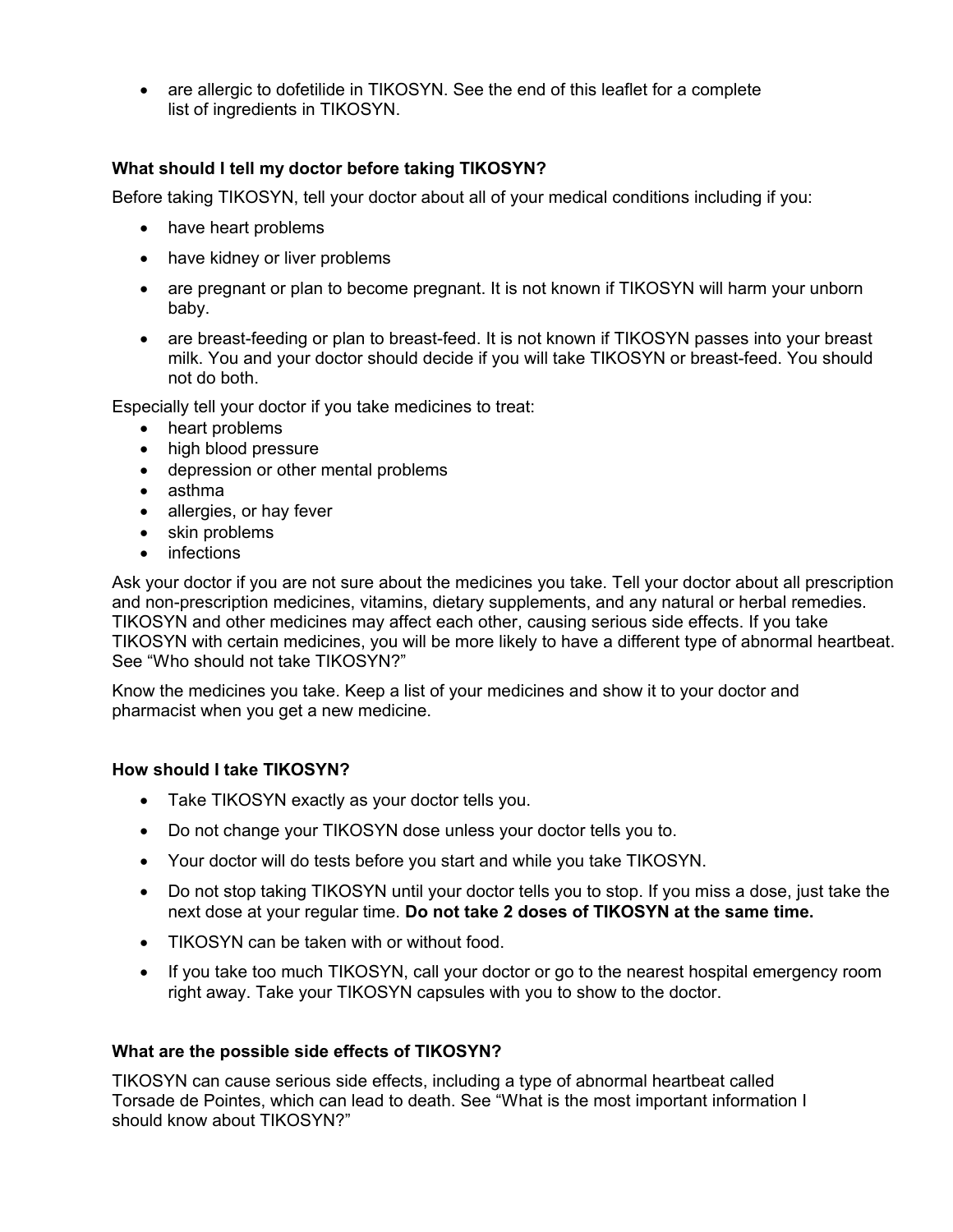The most common side effects of TIKOSYN include:

- headache
- chest pain
- dizziness

Call your doctor right away if you have signs of electrolyte imbalance:

- severe diarrhea
- unusual sweating
- vomiting
- not hungry (loss of appetite)
- increased thirst (drinking more than normal)

Tell your doctor if you have any side effects that bother you or do not go away.

These are not all the possible side effects of TIKOSYN. For more information, ask your doctor or pharmacist. Call your doctor for medical advice about side effects. You may report side effects to FDA at 1-800-FDA-1088.

#### **How should I store TIKOSYN?**

- Store TIKOSYN between 59° to 86°F (15° to 30°C).
- Keep TIKOSYN away from moisture and humidity.
- Keep TIKOSYN in a tightly closed container.
- Keep TIKOSYN and all medicines out of the reach of children.

#### **General information about TIKOSYN**

Medicines are sometimes prescribed for purposes other than those listed in a Medication Guide. Do not use TIKOSYN for a condition for which it was not prescribed. Do not give TIKOSYN to other people, even if they have the same symptoms you have. It may harm them.

This Medication Guide summarizes the most important information about TIKOSYN. If you would like more information, talk with your doctor. You can ask your doctor or pharmacist for information about TIKOSYN that is written for health professionals.

For more about TIKOSYN, go to **[www.tikosyn.com](http://www.tikosyn.com/)** or call **1-877-TIKOSYN (1-877-845-6796)**.

#### **What are the ingredients in TIKOSYN?**

#### **Active ingredient**: dofetilide

#### **Inactive ingredients:**

**Capsule fill:** microcrystalline cellulose, corn starch, colloidal silicon dioxide, and magnesium stearate

**Capsule shell:** gelatin, titanium dioxide, and FD&C Yellow 6

**Imprinting ink:** iron oxide black, shellac, n-butyl alcohol, isopropyl alcohol, propylene glycol, and ammonium hydroxide

\* Listed trademarks are the property of their respective owners.

**Rx only**